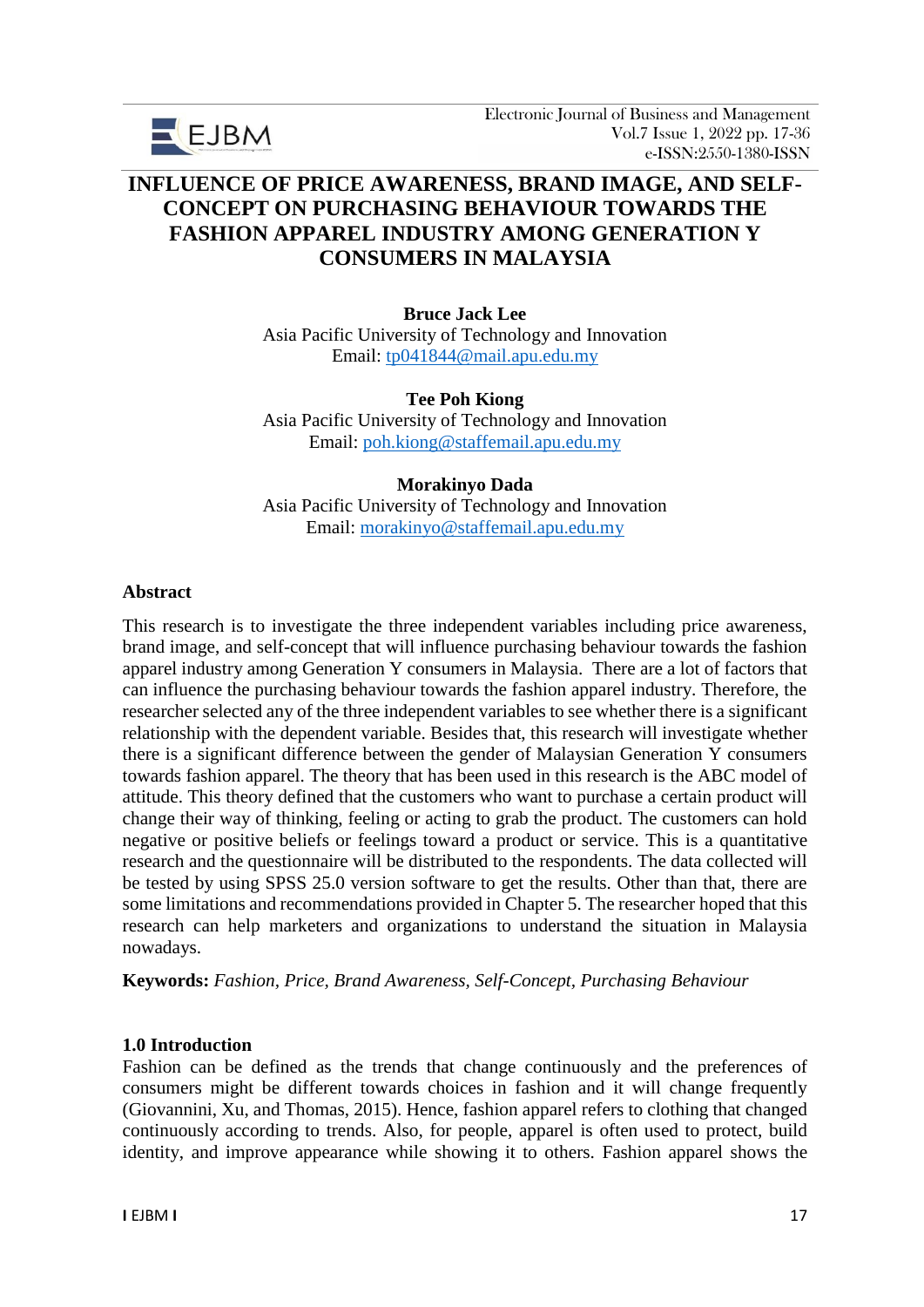personality and characteristics of the person wearing them. At the same time, fashion is an important practice for people in society (Faust and Carrier, 2009).

Besides that, fashion is critical because it is one of the major industries driving the global economy. Fashion apparel helps in the social and economic of the countries which provides development of economic and opportunity of employment (Goldsmith, Flynn, and Clark, 2012). In Malaysia, there are a lot of fashion apparel industries including Guess, Gucci, Calvin Klein, Armani Exchange, Burberry, Timberland, Tommy Hilfiger, and Ralph Lauren (Fernandez, 2009). According to Khan et al. (2016), Generation Y consumers might be a productive exhibit for attire retailers, particularly fashion apparel and they are concerned about fashion apparel.

Moreover, the term, generation refers to a group of individuals of the same age and affected by a specific period including developments, events, and trends. The researcher brings up that generation can be resolved sociologically as opposed to organically (Williams and Page, 2011). In this research, Generation Y consumers have been targeted. According to Meier, Stephen, and Crocker (2019), Generation Y is well-known as a generation born between 1980 and 2000 (20 and 40 years old) and this generation is confident, independent, and goaloriented. In this era of modernization, Generation Y was born of technology and they have a higher understanding of the digital world. Also, Generation Y has a high level of self-esteem and they can be accessed by anyone due to enhancing technical knowledge. Gender of Generation Y including male and female play an important role in purchasing behaviour towards the fashion apparel industry in Malaysia due to different perceptions. There is research found that the gender of Malaysian Generation Y consumers has no difference in making purchase behaviour towards the fashion apparel industry (Fernandez, 2009).

According to Valaei and Nikhashemi (2017), Generation Y consumers will be targeted because they have more disposable income available for consumption in the fashion apparel industry. During public holidays and weekends, Generation Y consumers will spend their time and money in the shopping mall (Giiresearch.com, 2018). Generation Y consumers come upon themselves within the urban regions. They are immature operating grown-ups who graduated from schools and universities placed among the metropolitan zones. They have familiarity with the urban approach of life and become the correct target showcase for various fashion retailers (Khan et al, 2016). The behavioural differences of Generation Y consumers have prompted marketers to understand their attitudes to innovate and propose new ideas to attract these lucrative consumers (Valaei and Nikhashemi, 2017).

## **1.1 Problem Statement**

Generation Y consumers play an important role to make purchase behaviour towards the fashion apparel industry in Malaysia. The consumers will show their personality during making purchase behaviour and selecting the products (Yin-Fah, Osman, and Yeoh, 2011). According to Williams and Page (2011), Generation Y consumers are addicted to fashion apparel because they have a huge impact on spending money towards different product categories including the fashion apparel industry. Nearly 70% of Generation Y consumers spend their money on fashion and apparel products due to the focus on fashion (Valaei and Nikhashemi, 2017). The fashion apparel industry has been changing over the past few decades after looking forward to the business environment in Malaysia.

According to Valaei and Nikhashemi (2017), there is limited research on the factors that affect Generation Y consumers to make purchase behaviour towards fashion apparel in Malaysia. Besides that, due to the character of the article of clothing market that features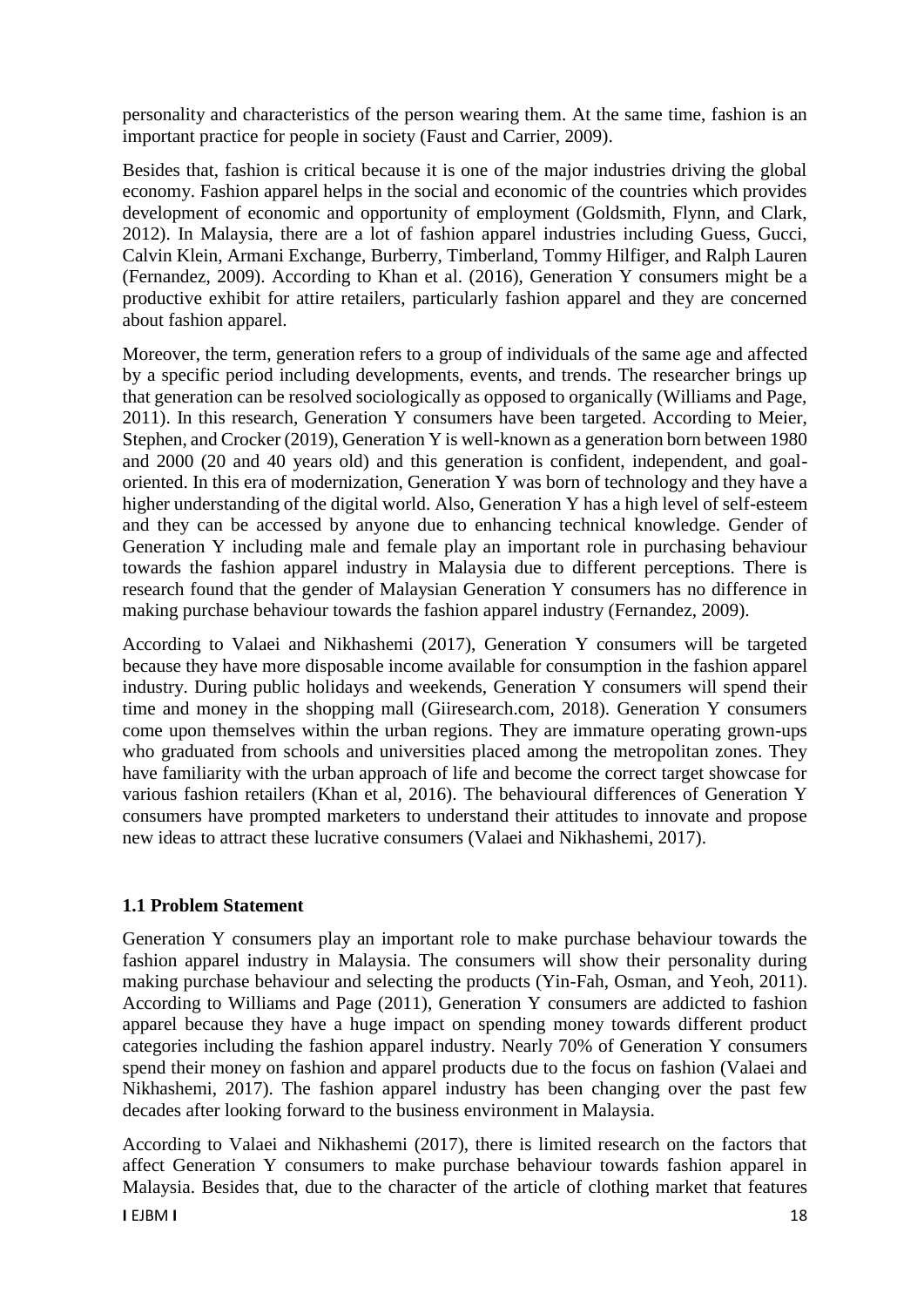dynamical client tastes and designs, it is worth noting that by investigating the underlying factors that influence the attitudes and purchasing behaviour of this generation, understand the basic psychology of clothing consumption (Goldsmith, Flynn, and Clark, 2012). Nowadays, fashion is becoming popular in the world. The fashion apparel industry is very competitive, and the company is promoting new fashion products to customers.

Besides that, the market growth of the fashion apparel industry in Malaysia is gradually increasing (Statista, 2019). Due to this, this research will be studied because it will affect economics and help in the development of Malaysia. Also, it is important, and it will help in marketing analysis in Malaysia. Also, Generation Y consumers have a higher level of spending money on fashion apparel in Malaysia. There is no doubt that Generation Y consumers will be selected because this group of people has the highest level of purchasing power compared to other generations. According to Statista.com (2019), in 2017, the fashion apparel industries in Malaysia have accomplished RM544 million and have a higher percentage that is concerned with marketing.

Furthermore, in Malaysia, Generation Y consumers contemplate their selection of wear as an important matter since they desire, they are being examined by others at intervals in society. Due to this, it is clarifying Generation Y consumers' fixation with brands. The brand image had a considerable impact in developing and holding a sense of character and accomplishment. In Malaysia, Generation Y consumers purchase and utilize certain products as a way of improving their sense of self and displaying themselves to others with a picture that is comparable to what they have of themselves (Valaei and Nikhashemi, 2017). According to Azevedo et al. (2008), consumers will get a higher interest in fashion apparel when they recognize the brands. Therefore, Generation Y Malaysian will make the purchase behaviour on the brands that are exceedingly publicized and well-known.

This study compared purchasing behaviour towards the fashion apparel industry between different gender of Generation Y in Malaysia including male and female. Both of them will purchase fashion apparel products and the research found out that both of them are at the same level when making purchase behaviour. Purchasing behaviour towards the fashion apparel industry will be influenced due to males and females of Generation Y having different perceptions and experiences (Tajuddin, Zainol, and Sahil, 2014). However, most Malaysian Generation Y males will be attracted by fashion apparel due to their thoughts, feelings, perceptions, attitudes, and behaviours (Khan et al., 2016). According to Chea (2011), this research showed that Generation Y males have been recognized who liked to make purchase behaviour towards the fashion apparel industry more than females.

## **2.0 Literature Review**

## **2.1 Purchase Behaviour**

Purchasing behaviour plays an important part in consumers in marketing. It is the study of the ways that shopping for and arrangement of products, services, ideas, or experiences by the people, groups, and organizations to fulfil their needs and desires (Shih, Yu, and Tseng, 2015). According to Attreya (2018), purchase behaviour has been characterized as "a process, which through inputs, and they are utilized even though handling and activities lead to the fulfilment of needs and wants.

**I** EJBM **I** 19 Consumers' purchasing behaviour has various components as a portion of it which are accepted to have a few levels of impact on the purchasing choices of the customers (Thangasamy and Patikar, 2014). Moreover, consumers' purchasing behaviour refers to the buying behaviour of final consumers, people, and families, who purchase products or services for individual consumption. From the perspective of marketers, consumers'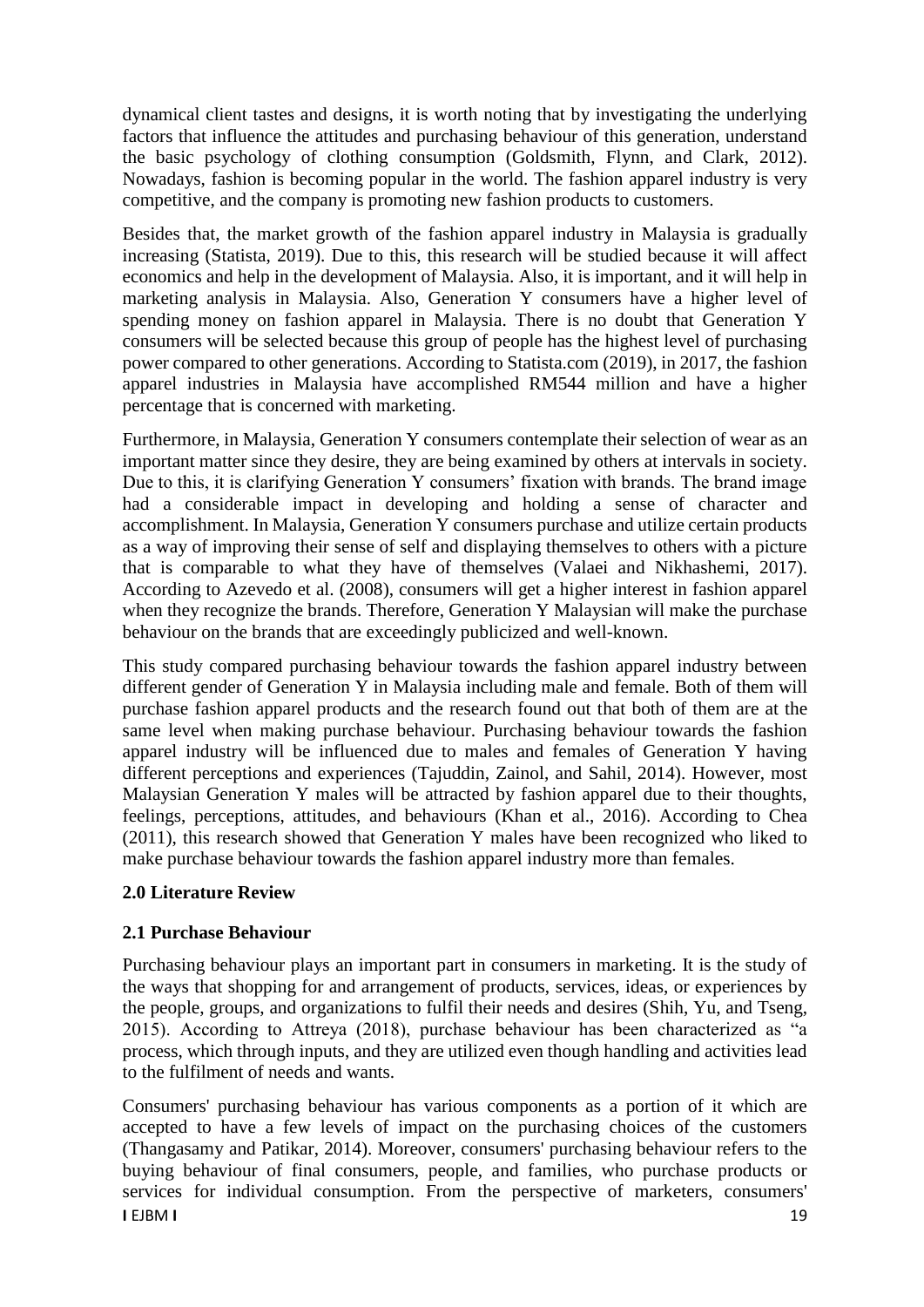purchasing behaviour that has to be compelled to be thought-about incorporates the explanations behind consumers creating purchases, specific factors affecting the patterns of client purchases, the examination of adjusting factors within the society and others (Ali and Ramya, 2016).

Consumers' purchasing behaviour is a handle of choosing, purchasing, utilizing, and arranging products or services by people and groups to fulfil their needs and desires (Khaniwale, 2015). According to Kalpana and Natarajan (2016), the comparable definition of consumers' purchasing behaviour is that they portray it as behaviour that consumers express when they select and purchase the products or services utilizing their accessible assets to fulfil their wants and needs. Therefore, Generation Y will think carefully to make purchase behaviour towards the fashion apparel industry in Malaysia. This is because they will think carefully and make sure that the products will fulfil their wants and needs. Therefore, in Malaysia, if the fashion apparel products are matching the expectation of Generation Y, they will make a purchase behaviour.

## **2.2 Price Awareness**

Price is an enduring element in the marketing mix, and may generally be seen in terms of the particular money related value that a customer connects to products or services. The price awareness class of customers refers to those that appreciate esteem and get at discounted or low costs (Dhurup, Mafini, and Dumasi, 2014). According to Alhaddad (2014), pricing could be a manager's greatest marketing headache and played an important role in the marketing mix.

Price awareness has been created that the consumers may also encode an assessment of the price such as good or bad, favourable or unfavourable, expensive or inexpensive. According to Singh (2016), price awareness is characterized as "the ability of consumers to review prices paid. Even though there are three ways of describing shoppers' price awareness such as the review of the particular price, the intensity of the price search, and the intensity with which consumers compare prices between outlets.

According to Murthi and Rao (2012), price awareness refers to the consumers' unwillingness to purchase the products or services at a higher price. It has been contended that exceedingly worth awareness customers often have interaction during a higher level of search in product or service costs to appear for higher money edges. there is regardless of how a product is, some individuals are going to be incapable to pay quite an exact worth (Hanaysha, 2017).

According to Azevedo et al. (2008), the research found that price awareness influenced consumers to make purchase behaviour towards the products or services. Price awareness can cue that the customers might not purchase the product or services if the worth is simply too pricey compared to alternative sellers. The research found that price awareness will deeply encourage consumers in making purchase behaviour towards certain products or services. Customers with higher price awareness typically perform higher levels for looking at product costs to hunt higher economic advantages (Alfred, 2013). According to Goldsmith et al. (2005), the research claimed that whether or not fashion attire is well acknowledged is laid low with attributes like the attractiveness of the product and worth sensitivity.

## **H1: There is a positive relationship between price awareness and purchasing behaviour towards the fashion apparel industry among Generation Y in Malaysia.**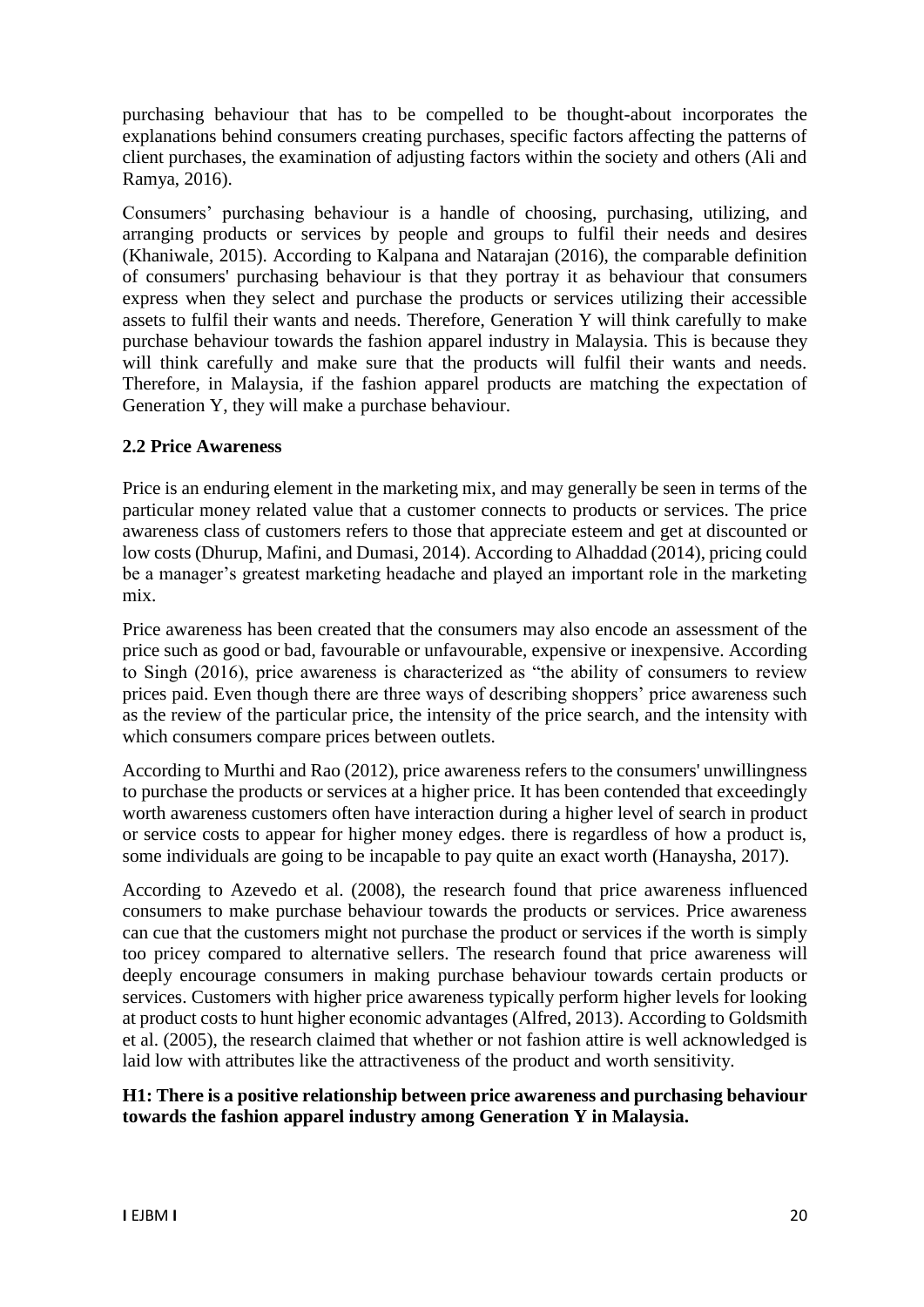# **2.3 Brand Image**

Brand image refers to how consumers think of a brand. It can be characterized as the recognition of the brand within the minds of the consumers. Brand image is created over time. The customers form an image supported by their interactions and knowledge with the brand. These interactions present themselves in varied forms and do not embody the acquisition or utilization of products or services (Valaei and Nikhashemi, 2017). According to Pahwa (2017), brand image is the set of thoughts, impressions, and beliefs that an individual holds concerning an object. Also, brand image can be defined as the recognition of the brand within the thoughts of the consumers. It is an aggregate of thoughts, impressions, and beliefs that the consumers hold regarding the brand. The brand can be seen unexpectedly by different consumers. This is because different people have different perspectives to choose the brand. Consequently, the arrangement of a consistent brand image could be a gigantic task for any business.

Brand image refers to the impression within the consumers' thoughts of a brand's total identity. Brand image is created over time through advertising campaigns with a reliable topic and is verified through Generation Y consumers' coordinated experience. Brand image is the recognition of a product or service which may reflect Generation Y consumers' memory within the fashion apparel products. The brand is characterized as an image that can be recalled by the public, which makes a positive brand, significant and simple to keep in mind by the people (Fianto et al, 2014). According to Azevedo et al. (2008), the brand image that was made to create individuals think approximately everything from the business side, to be clearly defined brand image can advantage the company within the long term. Brand image is additionally defined as the customer's recognition of either the reason or judicious basis or through more feelings towards a particular brand.

According to Riaz (2015), in Malaysia, Generation Y customers consider their selection of articles of clothing as a significant drawback since they desire they are being examined by others at intervals in society, therefore explaining young individuals' fixation with brands. Also, the research found that brand image affected Generation Y consumers to make the purchase behaviour towards the fashion apparel industry in Malaysia. Besides that, Generation Y shoppers purchase and utilize the fashion attire product as some way to improve their sense of self and display themselves to others with an image that is compared to what they need of themselves (Fianto et al, 2014).

According to Verma and Mishra (2015), the research additionally fixed the importance of name image in permitting consumers to be consummated with the brand, to tell apart that brand from alternative brands, and to extend repurchase intentions. The brand is characterized as an image that will be recognized by the shoppers, which makes a positive brand and regarding the people (Zhang, 2015).

## **H2: There is a positive relationship between brand image and purchasing behaviour towards the fashion apparel industry among Generation Y in Malaysia.**

## **2.4 Self-Concept**

Self-Concept can be outlined as to how various people lead their thinking, feelings, behaviours, attitudes, and actions in deciphering the setting that encompasses them. Also, it will be revered as a sense whereby individuals have the thought and sense of being different from others (Ackerman, 2019). According to Sandhu et al. (2018), self-concept has been regarded as one of the major concepts in marketing studies, because it is cited that consumers utilize brands for the reason of self-manifestation and subsequently creates adjusting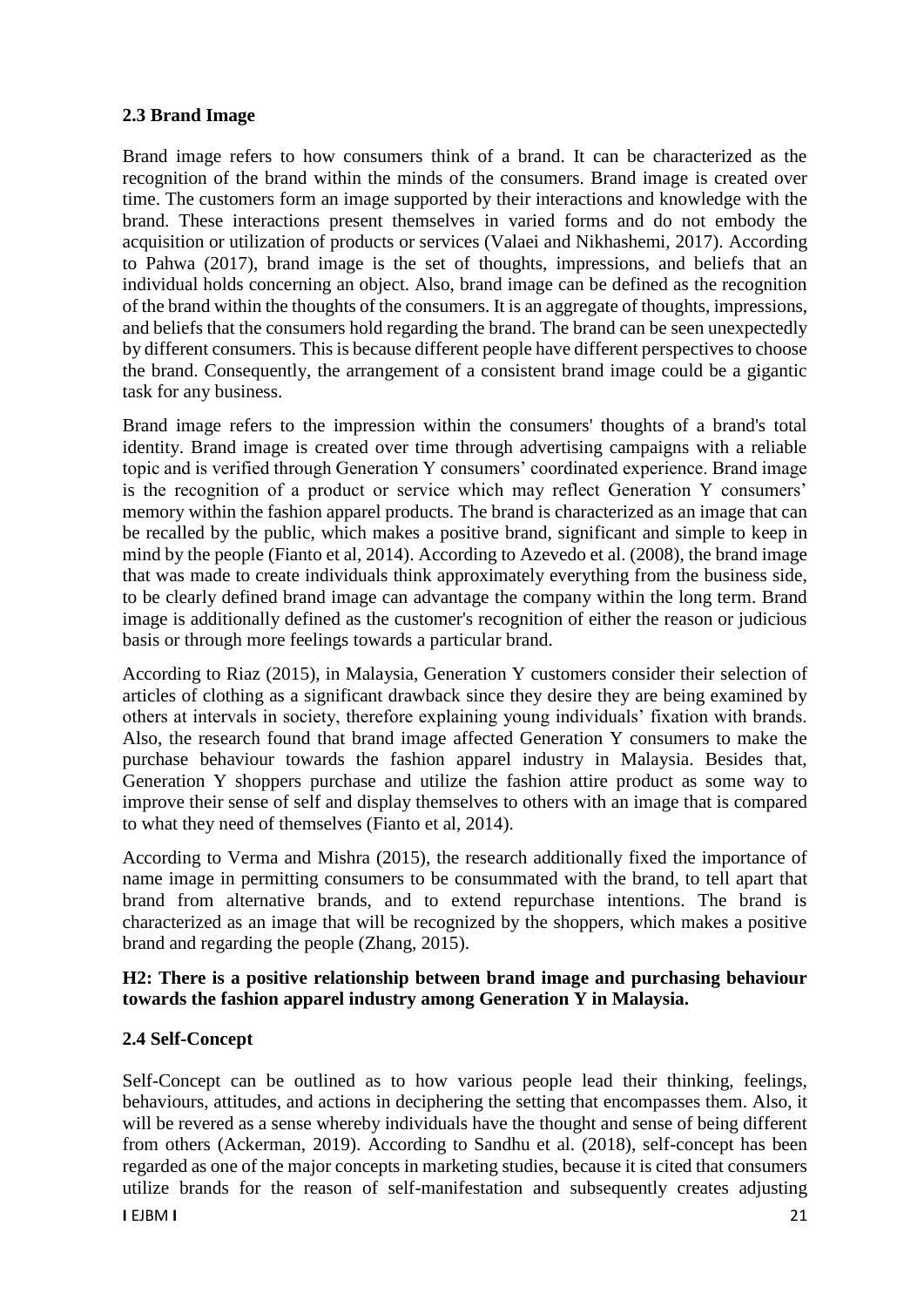behaviour for them. Self-concept is the general idea of an individual's recognition of behaviour, abilities, and special characteristics. It is a mental picture of who one is as an individual (Cherry, 2018).

According to Valaei and Nikhashemi (2017), self-concept tends to be additional versatile once people are younger and still researching the tactic of uncovering their character. Generation Y consumers will improve their self-confidence when they make purchase behaviour towards the fashion apparel products in Malaysia. According to Salem and Salem (2018), self-concept could be a basic and vital part of consumer behaviour since numerous choices by the consumers to purchase is straightforwardly affected by the image they have of themselves.

According to Khare and Handa (2010), it found that Generation Y consumers chose selfconcept as an important role that influenced the purchase behaviour towards the fashion apparel industry in Malaysia. Generation Y customers often utilize certain products to represent their temperament or identity. The research additionally recognized that Generation Y customers, as a rule, show a high interest in fashion attire products significantly after they are involved with their self-concept (Aghdaie and Khatam, 2014).

According to Koolivandi and Lotfizadeh (2015), it stated that Generation Y consumers understand the full value of transference of their identity through fashion apparel products. They have to be seen as having different appearances from others, particularly their peers. The research declared that society is more materialistic to the extent that material possessions are related to Generation Y consumers' self-concept. Thus, self-concept includes a substantial influence on Generation Y consumers' purchase behaviour towards the fashion apparel industry in Malaysia (Naz and Lohdi, 2015).

# **H3: There is a positive relationship between self-concept and purchasing behaviour towards the fashion apparel industry among Generation Y in Malaysia.**

## **2.5 Gender of Generation Y**

Generation Y is a generation born between 1980 and 2000 (20 and 40 years old). Both males and females of Generation Y have different perceptions of the factors affecting to make purchase behaviour towards the fashion apparel industry in Malaysia (Meier, Stephen, and Crocker, 2019). However, there is research found out that both males and females of Malaysian Generation Y are at the same level. Both of them will make a purchase behaviour towards the fashion apparel industry based on price awareness. Both of them will look at the price and make a purchase behaviour towards the fashion apparel industry. (Tajuddin, Zainol, and Sahil, 2014).

This research will focus on the gender of Generation Y in Malaysia, to investigate and examine the differences between males and females of Generation Y making purchase behaviour towards the fashion apparel industry. There is research showing that most Malaysian Generation Y males will make purchase behaviour towards the fashion apparel industry such as Guess, Gucci, Calvin Klein, Armani Exchange, Burberry, and Timberland. Most Malaysian Generation Y males will be attracted by fashion apparel due to their thoughts, feelings, perceptions, attitudes, and behaviours (Khan et al., 2016). Also, they considered their uniqueness and self-expression can be displayed by the fashion apparel. However, this research will help to investigate the differences between both of them in making purchase behaviour.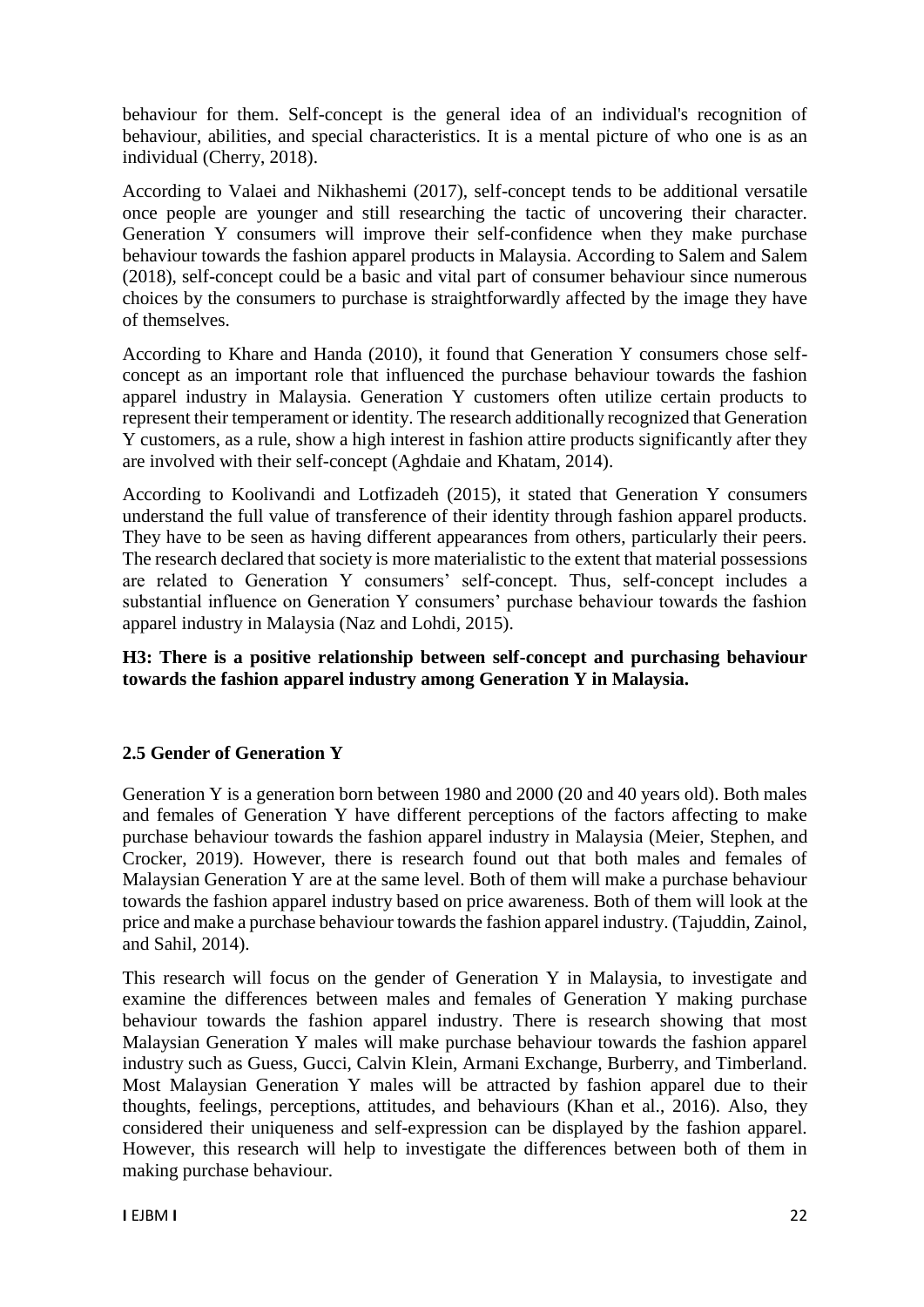There are differences between males and females of Generation Y due to their relation to physical and biological is additionally related to behaviour and psychological feature ability. According to Chea (2011), in this era of modernization, men have been recognized to support their families, capable, and competitive, while women have been recognized to be enthusiastic and caring. Also, Generation Y males have been recognized who liked to make purchase behaviour towards the fashion apparel industry more than females.

# **H4: There is a significant difference between males and females of Generation Y to make purchase behaviour towards the fashion apparel industry in Malaysia.**



#### **Figure 1: Proposed Research Model**

## **3.0 Methodology**

According to Saunders et al. (2012), there are three classifications of research similar to exploratory, descriptive, and explanatory analysis. Based on positivism, the researcher is generally using a deductive approach. Due to this, theory and hypothesis will be developed and designing a research strategy to test the hypothesis. According to Saunders et al. (2012), the deductive approach refers to the possibility of quantitative research. Also, as a deductive approach, it is performed to explain the causal relationship between the variables. Therefore, a hypothesis was proposed, quantitative data were collected to test the hypothesis.

Also, the research strategy that the researcher chose depended on the research questions and objectives, and the level of existing knowledge. There are a lot of research strategies, but the survey strategy will be used in this research. This is because this research will gather and analyse the quantifiable data through the respondents. Also, the survey strategy and deductive approach are related. Due to this research need to gather a great amount of data from a large population, survey strategy has been used because it allows gathering a great amount of data from a large population. Also, it can collect a great amount of data in a short period (Saunders et al., 2012). Quantitative research depends on the deductive approach and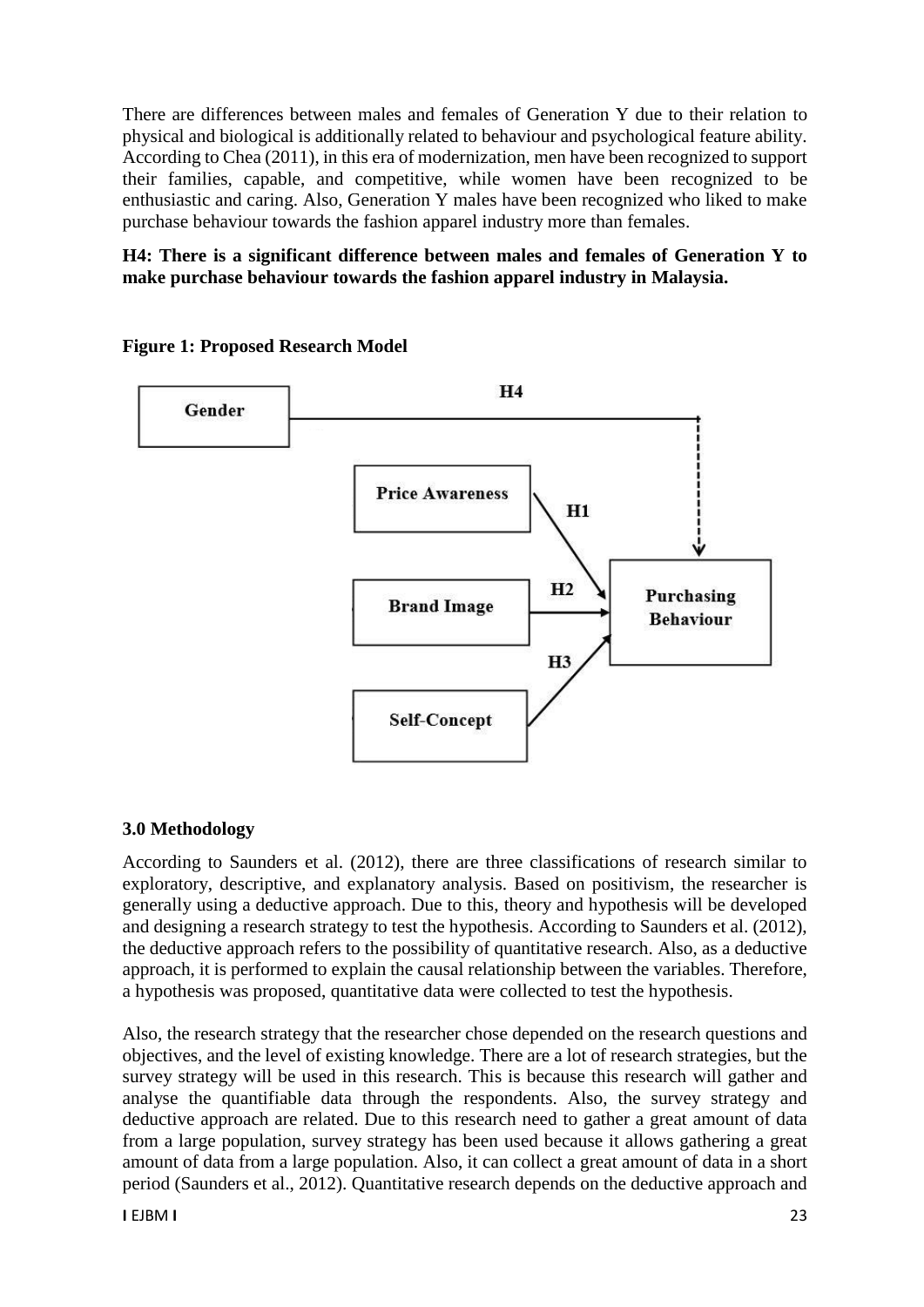exploitation of the survey strategy to gather the info and analyse later (Saunders et al., 2012). In this quantitative research, the researchers' purpose was to study the relationship between independent and dependent variables in a population (Hopkins, 2000).

Non-probability sampling technique has been conducted in this research. It is effective when probability sampling is not feasible or impractical. It is helpful in explanatory research and the deductive approach. Also, it can help with cost and time savings. Besides that, there are four non-probability sampling methods such as judgement sampling, quota sampling, convenience sampling, and extensive sampling. This research is using convenience sampling. Convenience sampling refers to the data collection relying on the population who are conveniently involved in the study. This sampling method involves having participants wherever they can be found, usually where it is convenient (Saunders et al, 2012). In this research, the target population will cover Generation Y consumers who fall between 20 to 40 years old in Klang Valley. The sample size in this research will be targeted, 300 respondents.

## **4.0 Data Analysis**

## **4.1 Reliability**

Cronbach alpha was used to test the reliability and the internal consistency of the items of each variable. Items of a variable are said to be reliable if the value is higher than 0.7. Purchasing behaviour had a value of 0.959 while price awareness had a value of 0.755. Brand image had a Cronbach alpha value of 0.916 and Self-concept had a value of 0.952. This indicated that all variables were consistent and reliable.

| $\mathbf{r}$ and $\mathbf{r}$ , includingly rest<br><b>Reliability Statistics</b> |       |       |       |       |  |  |
|-----------------------------------------------------------------------------------|-------|-------|-------|-------|--|--|
| Sum_DV<br>$Sum_C$<br>Sum_A<br>$Sum_B$                                             |       |       |       |       |  |  |
| <b>Cronbach's Alpha</b>                                                           | 0.959 | 0.755 | 0.916 | 0.952 |  |  |
| <b>Cronbach's Alpha Based on</b><br><b>Standardized Items</b>                     | 0.962 | 0.704 | 0.932 | 0.953 |  |  |

## **Table 1: Reliability Test**

Note: Sum\_DV= Summation all the statements for Purchasing Behaviour, Sum\_A=Summation all the statements for Price Awareness, Sum\_B= Summation all the statements for Brand Image, Sum\_C= Summation all the statements for Self-Concept, No.= Number.

## **4.2 Normality Test**

The normality test is to work out the sample size distribution in this research. This is often necessary to know whether or not the sample collected falls among an acceptable variety and its skewness. The data collected will be tested for skewness and kurtosis by using SPSS software. This can help to determine whether the results are normal or abnormal. The absolute value for the skewness and kurtosis is between -1.96 to 1.96, and it shows that the results are normal (Ghasemi and Zahediasl, 2012).

Table 2 shows the data results that have been tested. The results show that the skewness of the dependent variable and independent variables are in the range between -0.009 to -0.259. Besides that, the results show that the kurtosis of the dependent variable and independent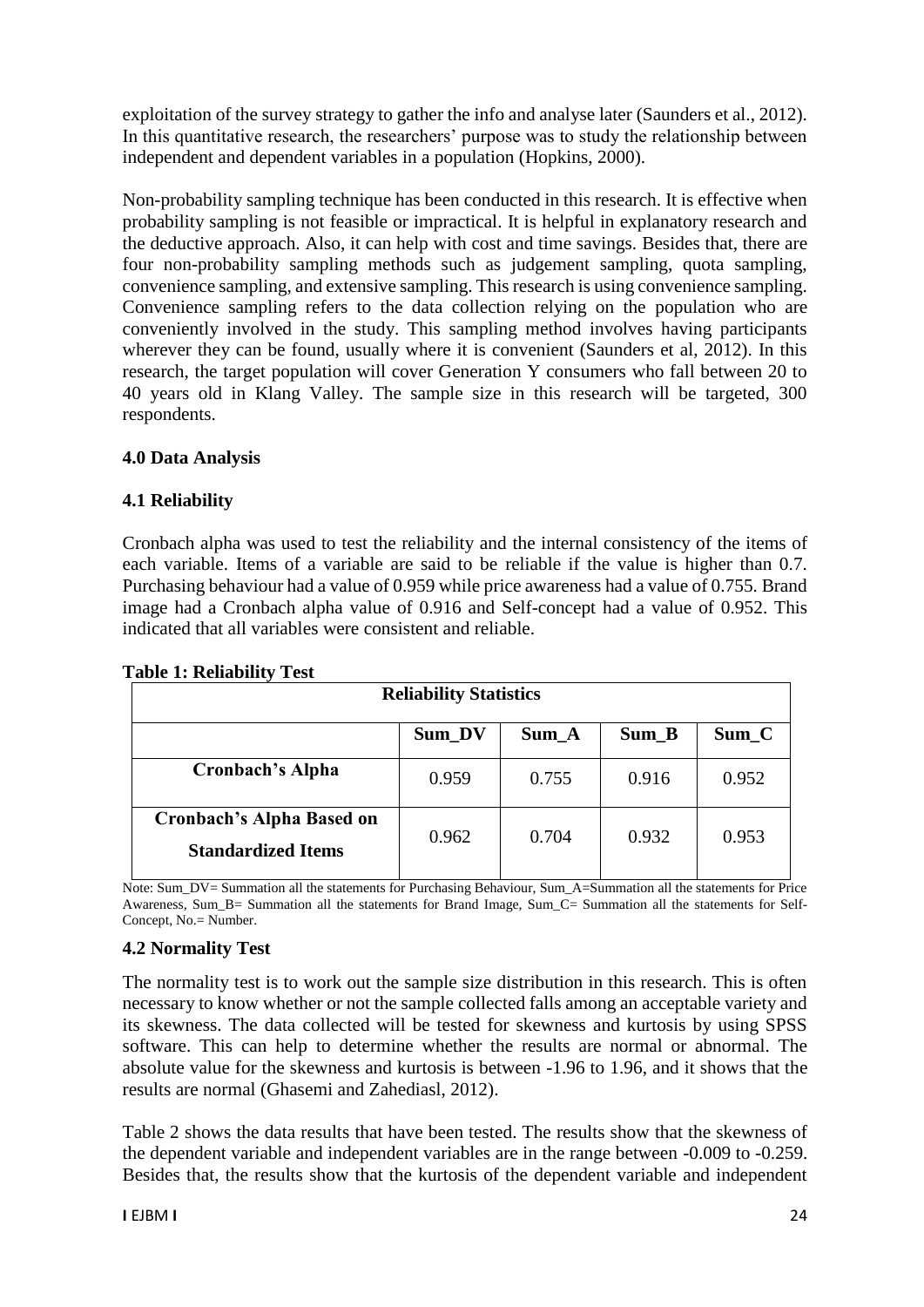variables are in the range between -0.701 to - 0.943. Therefore, the data results are normal for the dependent variable and independent variables. Furthermore, the graphical analysis has been used to test the results whether it is normal or abnormal. Each variable has been tested and displayed the Normal Q-Q Plot in Appendix E. All the Normal Q-Q Plot of the dependent and independent variables indicate the straight line and the data results are normal.

| <b>Descriptive Statistics</b> |                  |                   |                  |                   |  |  |
|-------------------------------|------------------|-------------------|------------------|-------------------|--|--|
|                               |                  | <b>Skewness</b>   | <b>Kurtosis</b>  |                   |  |  |
|                               | <b>Statistic</b> | <b>Std. Error</b> | <b>Statistic</b> | <b>Std. Error</b> |  |  |
| Sum_DV                        | $-0.236$         | 0.151             | $-0.919$         | 0.302             |  |  |
| Sum A                         | $-0.009$         | 0.151             | $-0.943$         | 0.302             |  |  |
| $Sum_B$                       | $-0.259$         | 0.151             | $-0.701$         | 0.302             |  |  |
| $Sum_C$                       | $-0.057$         | 0.151             | $-0.884$         | 0.302             |  |  |

**Table 2: Normality Test**

Note: Sum\_DV= Summation all the statements for Purchasing Behaviour, Sum\_A= Summation all the statements for Price Awareness, Sum\_B= Summation all the statements for Brand Image, Sum\_C= Summation all the statements for Self-Concept.

#### **4.3 Pearson Correlation**

The dependent variable represents purchasing behaviour and the three independent variables represent price awareness, brand image, and self-concept. This helps to investigate the relationship between the dependent variable and independent variables. Table 3 shows the indication of a relationship based on the value of the correlation coefficient (Salkind and Winter, 2017). Besides that, it indicates price awareness is the main factor that affects purchasing behaviour among Generation Y consumers towards the fashion apparel industry. This is because the value of the correlation coefficient for price awareness obtains the highest value which is 0.870. The correlation analysis results show that most of the respondents selected price awareness as their most important factor that will affect them to make a purchase behaviour towards fashion apparel. The brand image receives 0.819 value and selfconcept receives 0.811 value.

Furthermore, based on Table 3, both three independent variables receive a very strong relationship which is between 0.8 to 1.0 value. All variables including the dependent variable have a positive correlation. Also, according to Salkind and Winter (2017), if the significance level is more than 0.05, then the data will be not significant. However, all the dependent variable and independent variables show that they are significantly shown in Table 3. All the variables had 0.000 significance levels.

| <b>Table 3: Pearson Correlation</b> |  |
|-------------------------------------|--|
|-------------------------------------|--|

| <b>Correlation Analysis</b>           |  |  |  |  |  |  |
|---------------------------------------|--|--|--|--|--|--|
| $Sum_C$<br>Sum DV<br>$Sum_B$<br>Sum_A |  |  |  |  |  |  |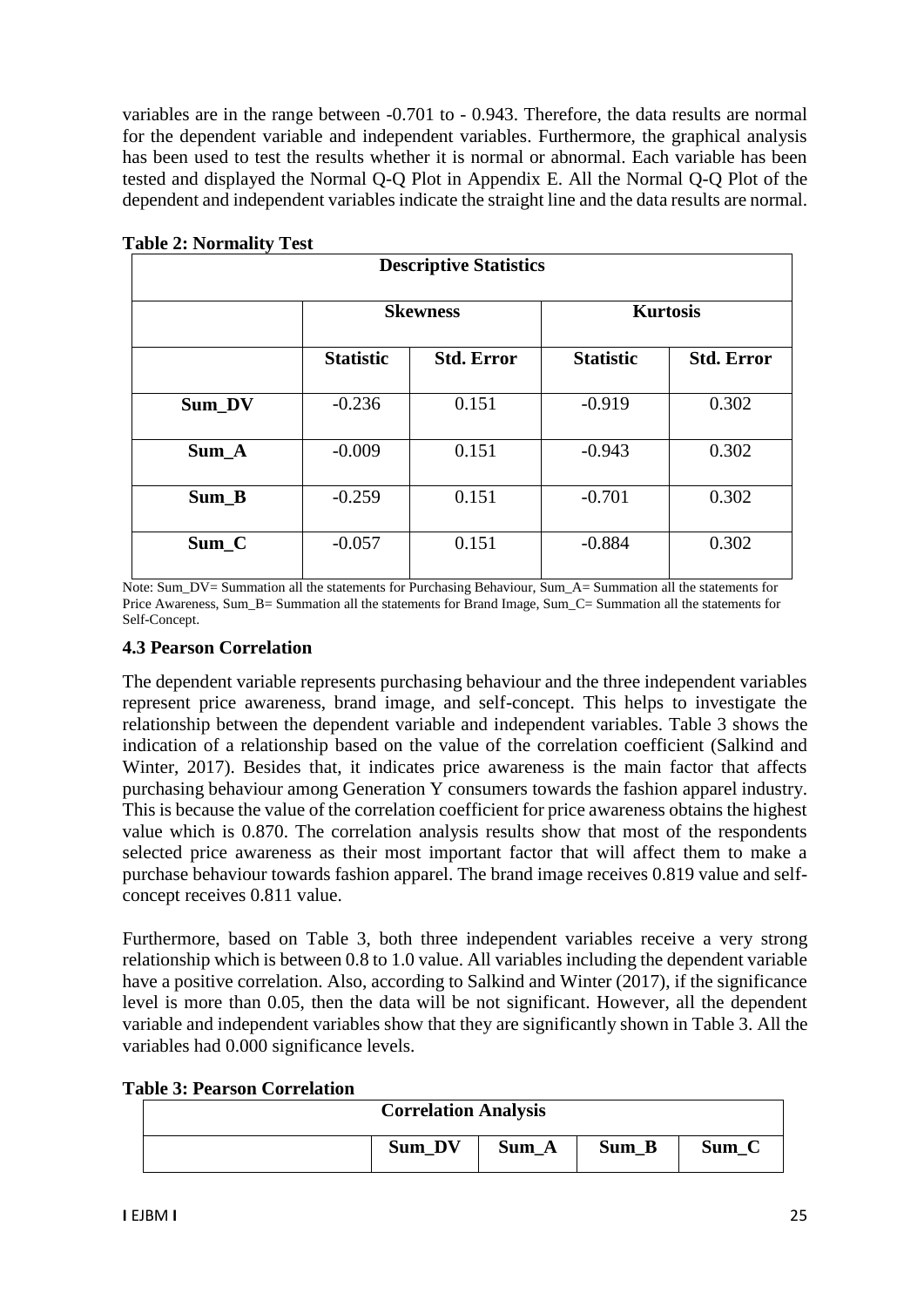|         | <b>Pearson</b><br><b>Correlation</b> | $\mathbf{1}$ | $0.870**$    | $0.819***$   | $0.811^{\ast\ast}$ |
|---------|--------------------------------------|--------------|--------------|--------------|--------------------|
| Sum_DV  | Sig. (2-tailed)                      |              | 0.000        | 0.000        | 0.000              |
|         | N                                    | 259          | 259          | 259          | 259                |
|         | <b>Pearson</b><br><b>Correlation</b> | $0.870**$    | $\mathbf{1}$ | $0.798***$   | $0.763***$         |
| Sum_A   | Sig. (2-tailed)                      | 0.000        |              | 0.000        | 0.000              |
|         | N                                    | 259          | 259          | 259          | 259                |
| Sum_B   | <b>Pearson</b><br><b>Correlation</b> | $0.819**$    | $0.798**$    | $\mathbf{1}$ | $0.846**$          |
|         | Sig. (2-tailed)                      | 0.000        | 0.000        |              | 0.000              |
|         | N                                    | 259          | 259          | 259          | 259                |
|         | <b>Pearson</b><br><b>Correlation</b> | $0.811***$   | $0.763***$   | $0.846$ **   | $\mathbf{1}$       |
| $Sum_C$ | Sig. (2-tailed)                      | 0.000        | 0.000        | 0.000        |                    |
|         | N                                    | 259          | 259          | 259          | 259                |

Note: Sum\_DV= Summation all the statements for Purchasing Behaviour, Sum\_A=Summation all the statements for Price Awareness, Sum\_B= Summation all the statements for Brand Image, Sum\_C= Summation all the statements for Self-Concept, N= Number of respondents,  $**$ .  $=$  Correlation is significant at the 0.01 level (2-tailed).

## **4.4 Multiple Linear Regression Test**

Multiple regression analysis can help to analyze the data collected. Also, it can be used to analyze how independent variables including price awareness, brand image, and self-concept affect the dependent variable which is purchasing behaviour towards the fashion apparel industry. The most important things shown in the model summary table are R and R Square. This is because it can help to define the results whether they match and investigate the independent variables and dependent variables. Table 4, the results show that the R-value is 0.903 and at a very good level of prediction. The R Square value receives 0.816 and shows that there is a very strong relationship between the dependent variable (purchasing behaviour) and independent variables such as price awareness, brand image, and selfconcept. It means that there are approximately 82% of that price awareness, brand image, and self-concept will affect Generation Y consumers making purchasing behaviour towards the fashion apparel industry in Malaysia. There are only 18% indicates that the other independent variables will affect Generation Y to make a purchase behaviour towards fashion apparel.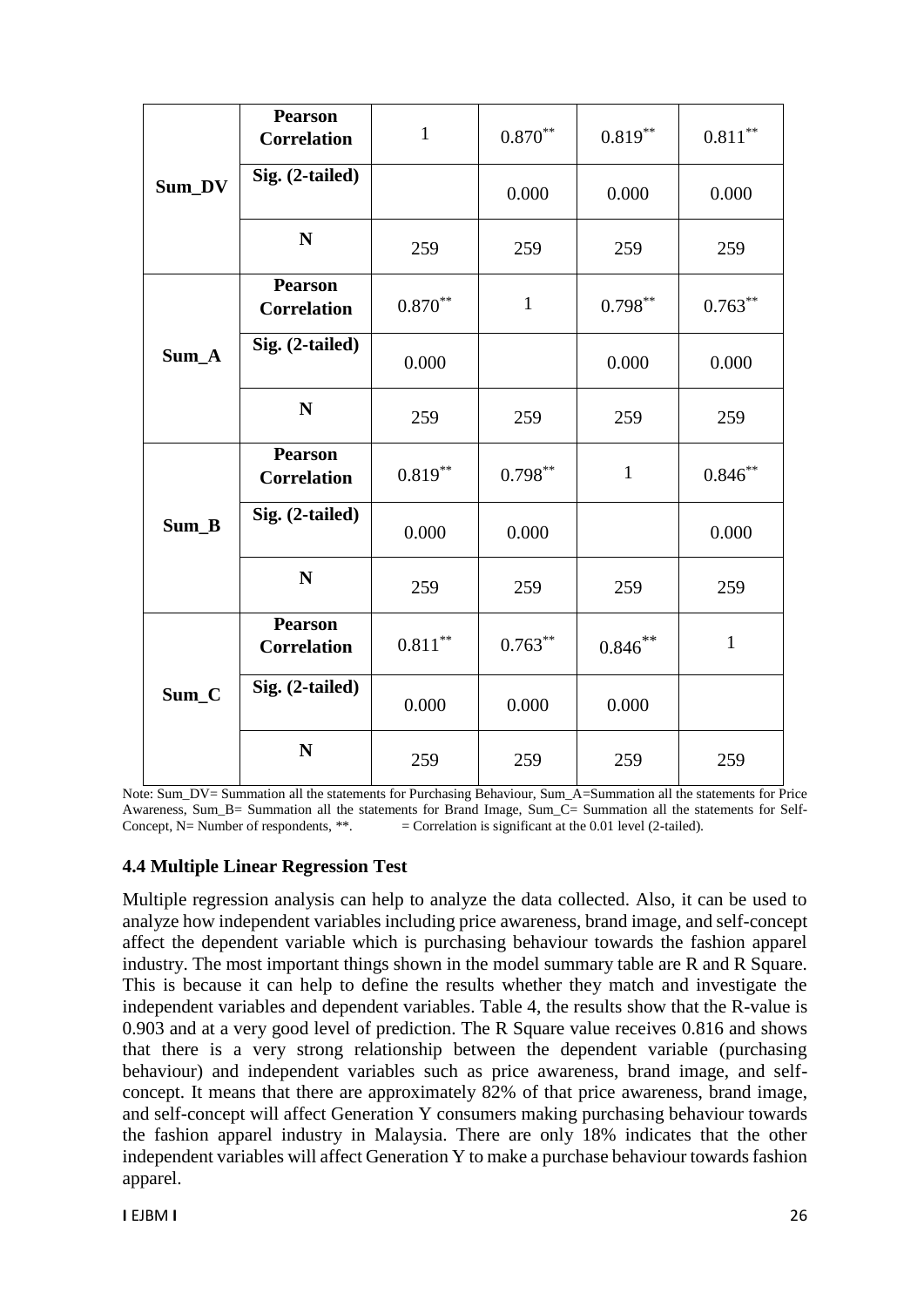|  | <b>Table 4: Regression Test</b> |  |
|--|---------------------------------|--|
|--|---------------------------------|--|

| <b>Model Summary</b>              |           |  |  |  |
|-----------------------------------|-----------|--|--|--|
| <b>Model</b>                      |           |  |  |  |
| R                                 | $0.903^a$ |  |  |  |
| <b>R</b> Square                   | 0.816     |  |  |  |
| <b>Adjusted R Square</b>          | 0.814     |  |  |  |
| <b>Std. Error of the Estimate</b> | 2.18257   |  |  |  |

ANOVA helps to analyze the relationship between the dependent variable which is purchasing behaviour and three independent variables including price awareness, brand image, and self-concept. Also, ANOVA helps to test whether the results are significant, and analyze the F statistic. If the significance level has not more than 0.05 value, then the results are significant (Sow, 2014). The F statistic results receive 377.446 and the significance level was 0.000. This means that the results analyzing the relationship between the dependent variable and independent variables are significant because the significance level did not exceed 0.05. Therefore, the selected independent variables such as price awareness, brand image, and self-concept will influence the dependent variable which is purchasing behaviour towards the fashion apparel industry.

| <b>ANOVA</b> <sup>a</sup> |                          |     |                              |             |                    |  |  |
|---------------------------|--------------------------|-----|------------------------------|-------------|--------------------|--|--|
| <b>Model</b>              | Sum of<br><b>Squares</b> | df  | <b>Mean</b><br><b>Square</b> | $\mathbf F$ | Sig.               |  |  |
| <b>Regression</b>         | 5394.006                 | 3   | 1798.002                     | 377.446     | 0.000 <sup>b</sup> |  |  |
| <b>Residual</b>           | 1214.720                 | 255 | 4.764                        |             |                    |  |  |
| <b>Total</b>              | 6608.726                 | 258 |                              |             |                    |  |  |

## **Table 5: ANOVA**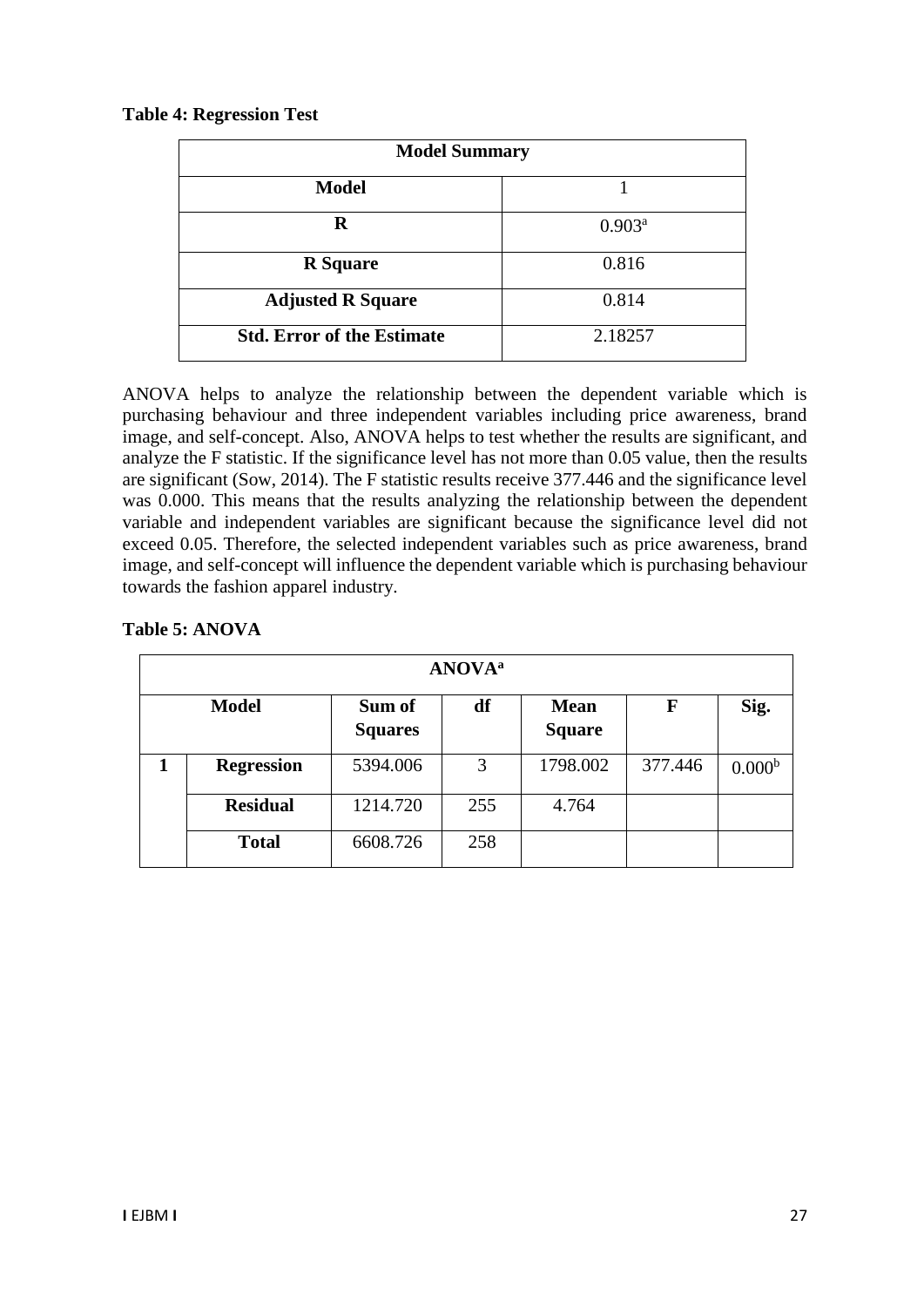# **Table 6: Hypothesis Result**

| <b>Hypotheses</b>                                                                                                                                                                                         | <b>Association /</b><br>Degree of<br>Association $^1$ | Impact <sup>2</sup>                      | <b>Hypotheses</b> |
|-----------------------------------------------------------------------------------------------------------------------------------------------------------------------------------------------------------|-------------------------------------------------------|------------------------------------------|-------------------|
| H1: There is a positive relationship<br>price<br>between<br>awareness<br>and<br>purchasing behaviour towards the<br>fashion apparel industry among<br>Generation Y in Malaysia.                           | Positive and<br>very strong<br>relationship           | Positive<br>impact                       | Supported         |
| <b>H2:</b> There is a positive relationship<br>brand<br>between<br>image<br>and<br>purchasing behaviour towards the<br>fashion apparel industry among<br>Generation Y in Malaysia.                        | Positive and<br>very strong<br>relationship           | Positive<br>impact                       | Supported         |
| <b>H3:</b> There is a positive relationship<br>self-concept<br>between<br>and<br>purchasing behaviour towards the<br>fashion apparel industry among<br>Generation Y in Malaysia.                          | Positive and<br>very strong<br>relationship           | Positive<br>impact                       | Supported         |
| is<br>significant<br>H4:<br>There<br>a<br>between<br>difference<br>male<br>and<br>female of Generation Y to make a<br>purchase behaviour towards the<br>fashion<br>apparel<br>industry<br>in<br>Malaysia. | There is no<br>significant<br>difference              | There is no<br>significant<br>difference | Not supported     |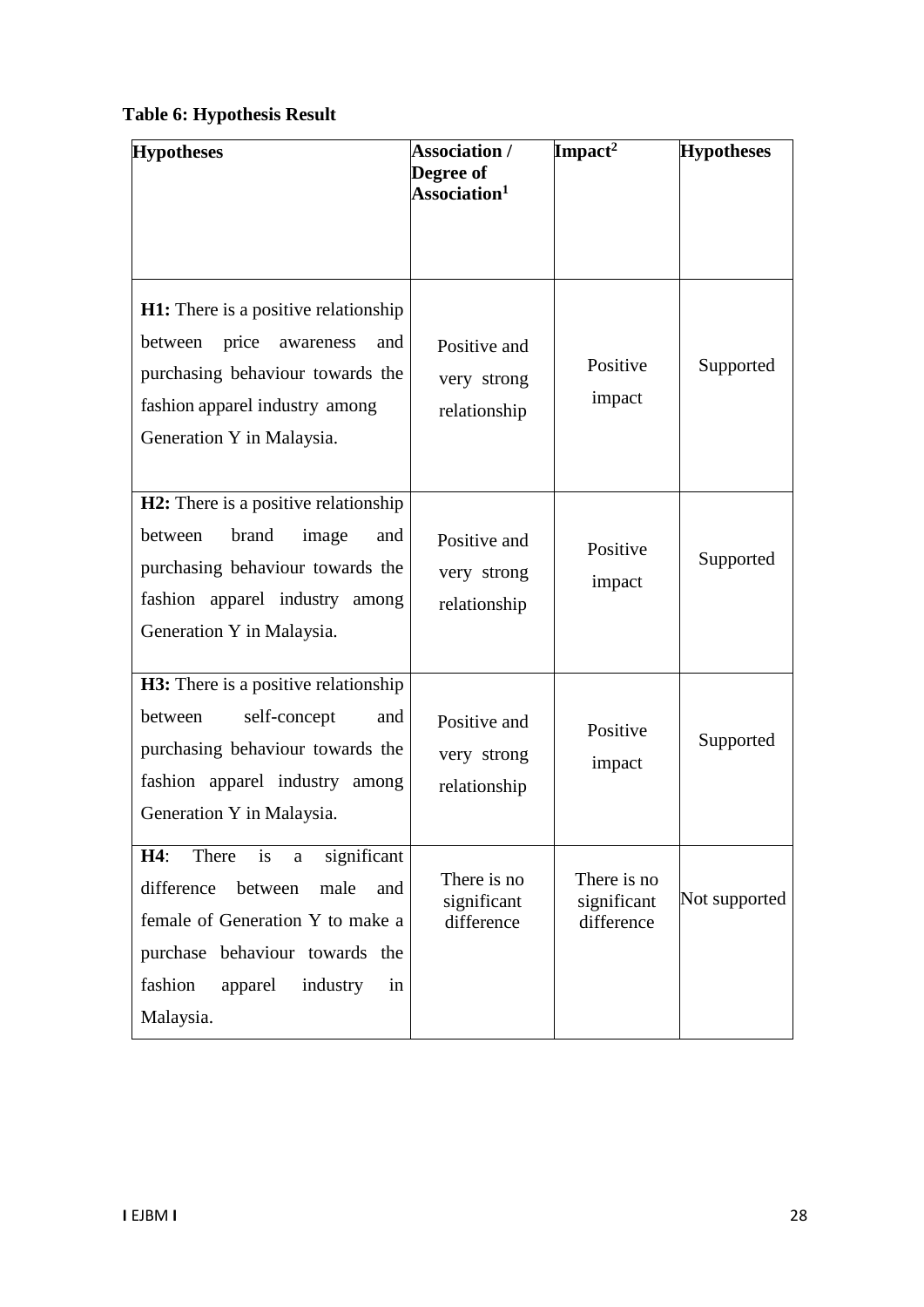#### **5.0 Discussion**

There are four research questions and hypotheses related to price awareness, brand image, self-concept, and gender. Each research question and hypothesis will be discussed based on the results:

#### **1. Does price awareness affect purchasing behaviour towards the fashion apparel industry among Generation Y in Malaysia?**

This is the question related to the first independent variable which is price awareness. This research question is investigating whether price awareness will influence Malaysian Generation Y consumers making purchasing behaviour towards the fashion apparel industry. This research question will be discussed based on correlation analysis and multiple regression analysis.

Firstly, based on the correlation analysis, the Pearson correlation receives 0.870 value and the significance level receives 0.000 value. According to Sow (2014), if the significance level has not more than 0.05 value, then the data will be significant. Therefore, the results show that price awareness has a positive impact and a very strong relationship on purchasing behaviour towards the fashion apparel industry among Generation Y consumers in Malaysia based on the correlation analysis. Also, the results show that it has a significant relationship with the dependent variable.

Besides that, based on the multiple regression analysis, the beta value of standardized coefficients receives 0.534 value and the significance level was 0.00 value. The results indicate that price awareness has a positive impact and significance in purchasing behaviour towards the fashion apparel industry among Malaysian Generation Y consumers. Therefore, based on those results, it means that Malaysian Generation Y consumers will consider and look for the price when they make a purchase behaviour towards fashion apparel.

According to Valaei and Nikhashemi (2017), this research showed that most Malaysian Generation Y consumers looked for the price and made a purchase behaviour towards the fashion apparel industry. Also, according to Mafini, Dhurup, and Mandhlazi (2014), this research indicated that most Malaysian Generation Y consumers will look for low prices and discounts when they make a purchase behaviour towards the fashion apparel industry due to the price for fashion apparel is higher. Moreover, even though fashion apparel attracted Generation Y consumers in Malaysia, price awareness still becomes an important factor that will impact them to make purchase behaviour (Rajagopal, 2006). In conclusion, there is a positive and significant relationship between price awareness and purchasing behaviour towards the fashion apparel industry among Generation Y consumers in Malaysia.

#### **2. Does brand image affect purchasing behaviour towards the fashion apparel industry among Generation Y in Malaysia?**

This question is related to the second independent variable which is the brand image. This research question is investigating whether the brand image will influence Malaysian Generation Y consumers making purchasing behaviour towards the fashion apparel industry. Also, this research question will be discussed based on correlation analysis and multiple regression analysis.

Based on the correlation analysis results, the Pearson correlation was 0.819 and the significance level was 0.000. The results indicate that the brand image has a positive impact and a very strong relationship on purchasing behaviour towards the fashion apparel industry among Generation Y consumers in Malaysia. Also, the results show that it has a significant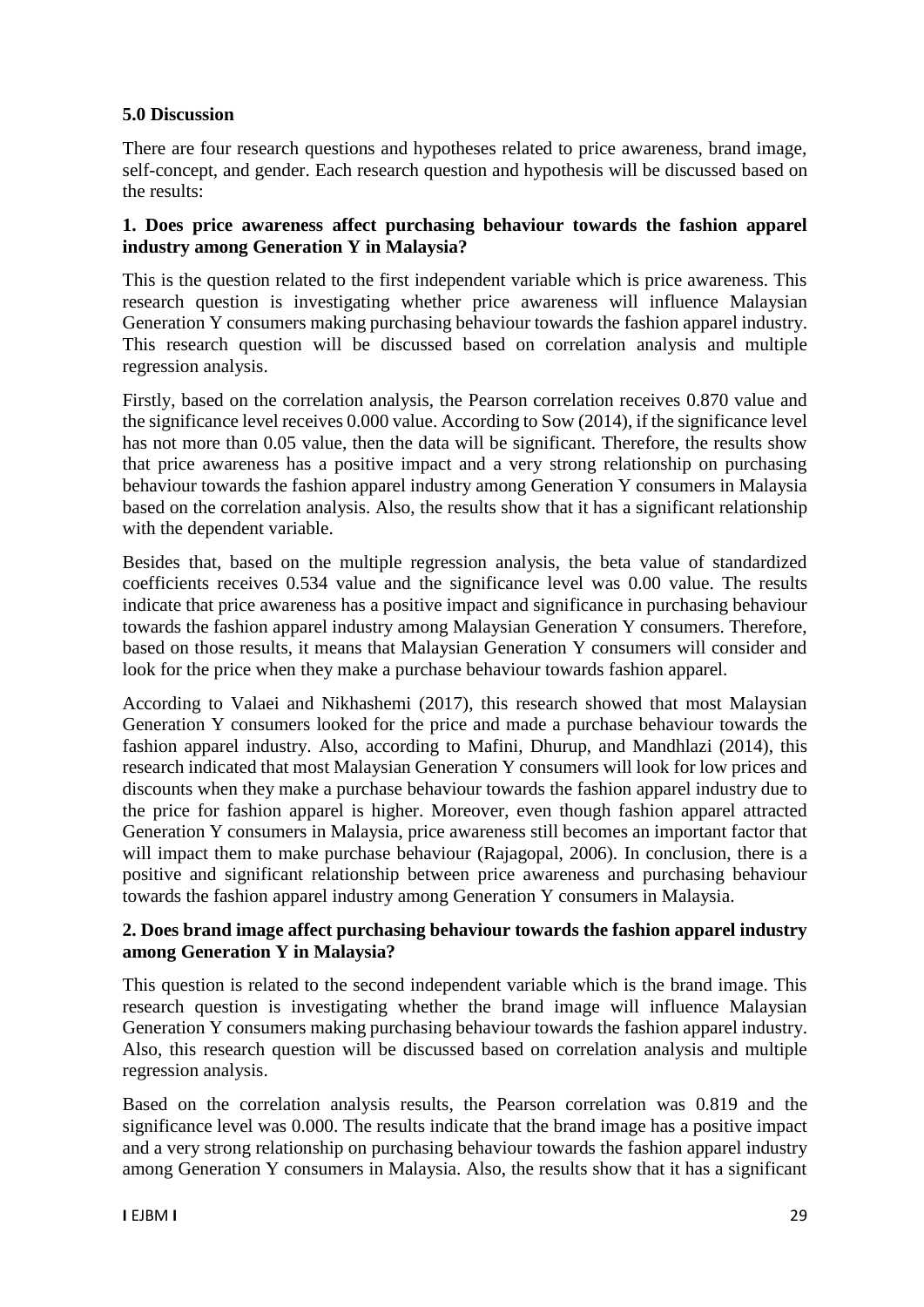relationship with the dependent variable due to the significance level not having more than 0.05 (Sow, 2014).

Furthermore, based on the multiple regression analysis, the beta value of standardized coefficients was 0.182 value and the significance level was 0.01. The results indicate that brand image has a positive impact and significant impact on purchasing behaviour towards the fashion apparel industry among Malaysian Generation Y consumers. Therefore, based on those results, it means that Malaysian Generation Y consumers will look forward to the brand image before making purchase behaviour.

The past research showed that most Malaysian Generation Y consumers will look forward to their favourable brand image and make a purchase behaviour towards the fashion apparel industry. This is because the favourable brand image of fashion apparel will increase and cultivate their interest. Also, brand image can help to influence the cognition towards fashion apparel among Generation Y consumers (McKinney et al., 2004). According to Hsieh, Pan and Setiono (2004), brand image played an important role that can help Generation Y consumers to distinguish different brands of fashion apparel. This is because they will satisfy the fashion apparel based on their favourite brand.

Therefore, brand image is important which can help Malaysian Generation Y consumers to make purchase behaviour towards fashion apparel. Also, this past research showed that most Malaysian Generation Y consumers who looked forward to the brand image will make a purchase behaviour towards the fashion apparel that are popular, famous, and highly advertised (Mafini et al., 2014). In conclusion, there is a positive and significant relationship between brand image and purchasing behaviour towards the fashion apparel industry among Generation Y consumers in Malaysia.

# **3. Does self-concept affect purchasing behaviour towards the fashion apparel industry among Generation Y in Malaysia?**

This question is related to the third independent variable which is self-concept. This research question is investigating whether the self-concept will influence Malaysian Generation Y consumers making purchasing behaviour towards the fashion apparel industry. Based on the correlation analysis results, the Pearson correlation was 0.811 and the significance level was 0.000. The results indicate that the self-concept has a positive impact and a very strong relationship on purchasing behaviour towards the fashion apparel industry among Generation Y consumers in Malaysia. Also, the results show that it has a significant relationship with the dependent variable due to the significance level not having more than 0.05 (Sow, 2014).

Furthermore, based on the multiple regression analysis, the beta value of standardized coefficients receives 0.250 value and the significance level receives0.000 value. The results indicate that self-concept has a positive impact and significant purchasing behaviour towards the fashion apparel industry among Malaysian Generation Y consumers. It means that Malaysian Generation Y consumers will purchase fashion apparel based on self-concept.

According to Kumar et al. (2009), this past research showed that most Generation Y consumers who looked forward to self-concept will make purchase behaviour towards the fashion apparel industry. This is because most of them consider that purchasing fashion apparel can express their identity and others can understand their personality based on fashion apparel. Other than that, this past research showed that Generation Y consumers will show a high interest in their clothes. Therefore, most of them will purchase fashion apparel because they considered that fashion apparel can help to express their characteristics, feelings, and values (Pan et al, 2015). According to Khallouli and Gharbi (2013), this past research declared that most Generation Y consumers who looked forward to self-concept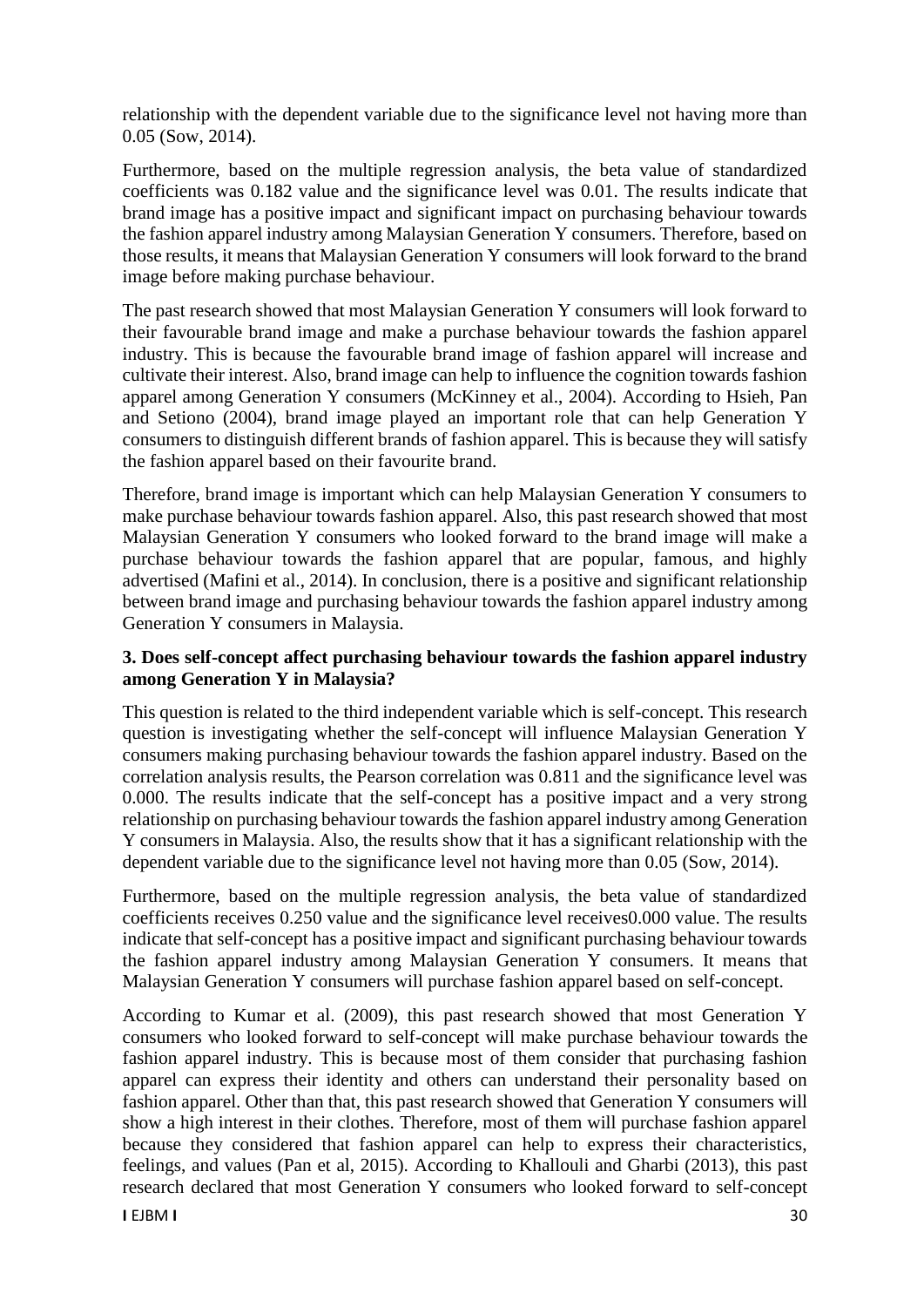will purchase fashion apparel because it can help them to improve self-confidence. Also, they considered their uniqueness to be displayed. In conclusion, there is a positive and significant relationship between brand image and purchasing behaviour towards the fashion apparel industry among Generation Y consumers in Malaysia.

# **5.1 Implication of the study**

This research helps to find a better strategic implication for the purchasing behaviour towards the fashion apparel industry in Malaysia. Firstly, fashion apparel may set a good price based on the value of the fashion apparel. If the price is getting higher, the consumers who looked for price awareness may not purchase it. Besides that, the reputation and quality of the fashion apparel industry need to be taken care of and emphasized. The consumers who looked for the brand image will make a purchase behaviour towards fashion apparel with a good reputation and high satisfaction. Also, the consumers who looked for self-concept will look forward to the value and quality of fashion apparel and make purchase behaviour. This is because they considered fashion apparel to be a self-expression tool that can express their interests, feelings, or beliefs to others. The researcher hopes that this research can help marketers to have a better understanding of purchasing fashion apparel.

## **5.2 Conclusion and Recommendation**

In conclusion, this research is to investigate the influence of price awareness, brand image, and self-concept on purchasing behaviour towards the fashion apparel industry among Generation Y in Malaysia. Also, this research is to investigate whether it has a significant difference between the male and female of Generation Y making purchase behaviour towards fashion apparel in Malaysia. After analyzing the results, it showed that both three independent results have a positive impact and a very strong relationship with the dependent variable. In this research, price awareness has a very strong relationship that most of the respondents agreed that it might affect them to make purchase behaviour. However, there is no significant difference between males and females of Generation Y consumers to make a purchase behaviour towards the fashion apparel industry in Malaysia.

Besides that, it is recommended that the researcher can add more other factors such as quality, social identity, word of mouth, and style (Valaei and Nikhashemi, 2017). This is because this research used the three factors only including price awareness, brand image, and selfconcept. Due to this, people can only have a limited understanding of these three factors on the purchasing behaviour towards the fashion apparel industry. Therefore, the researcher can add more other factors to attract marketers and organizations. If there are a lot of factors found in the research at the same time, it is convenient and it can help to save time to search for other research. Also, the research can add more mediators and moderators to investigate and explain the independent variables towards the dependent variable. According to Namazi and Namazi (2016), mediators and moderators can help the research to explain and measure the relationship between the independent variables towards the dependent variable.

## **6.0 References**

Ackerman, C. (2019). *What is Self-Concept Theory? A Psychologist Explains. [2019 Update*]. [online] Positivepsychologyprogram.com. Available at: <https://positivepsychologyprogram.com/self-concept/> [Accessed 9 Jan 2020].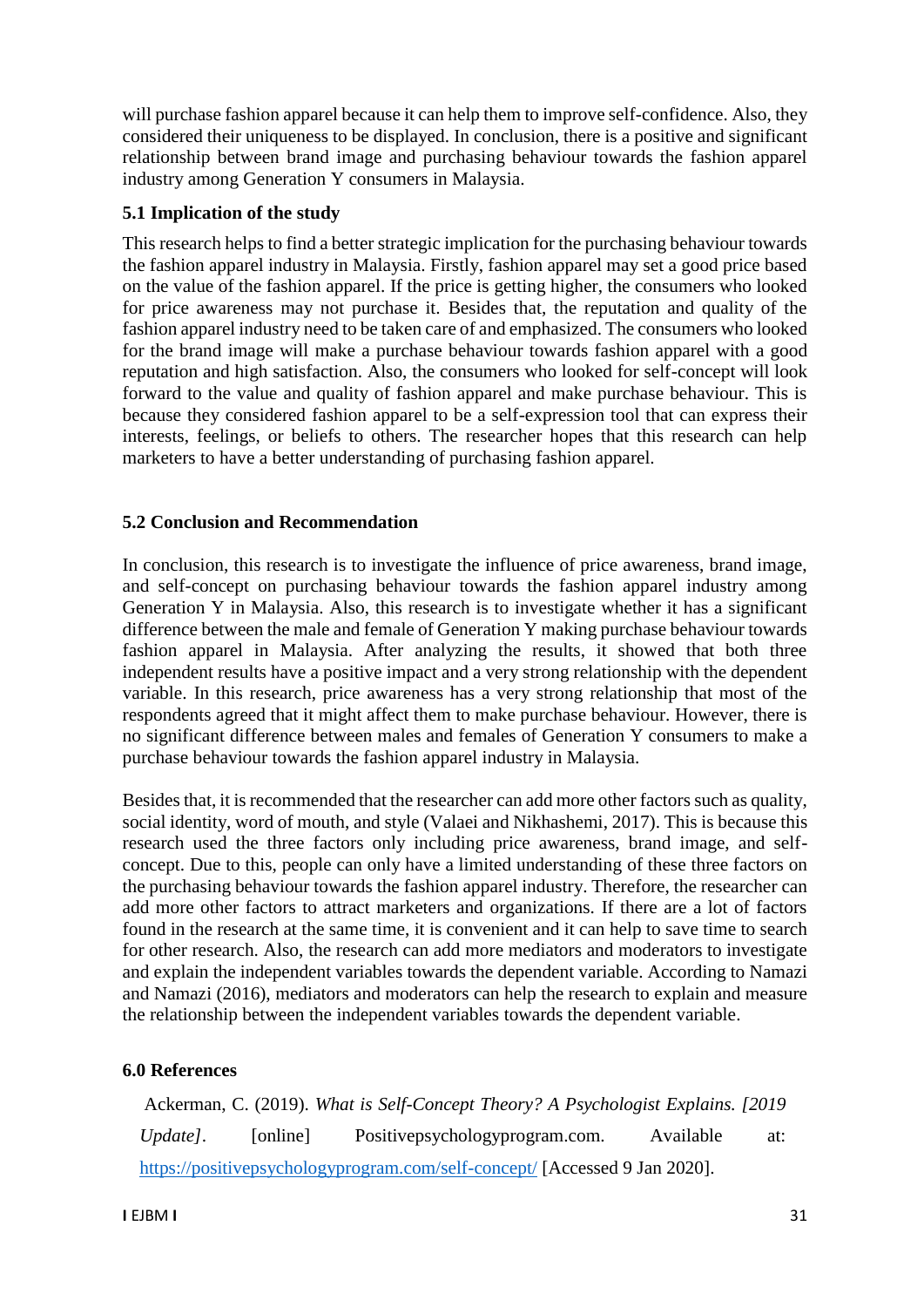Aghdaie, S. and Khatam, F. (2014). Investigating the Role of Self Confidence and Self-Image Proportion in Consumer Behavior. *International Journal of Marketing Studies*, 6(4), 133-142.

Alfred, O. (2013). Influences of Price and Quality on Consumer Purchase of Mobile Phone in The Kumasi Metropolis in Ghana: A Comparative Study. *European Journal of Business and Management*, 5(1), 179-198.

Alhaddad, A. (2014). Does Price Awareness Matter to Brand Equity? *British Journal of Management*, 14(65), 173-187.

Attreya, B. (2018). Consumer Buying Behaviour. *Journal of Advances and Scholarly Researches in Allied Education*, 15(9), 1-4.

Azevedo, S., Pereira, M., Ferreira, J. and Pedroso, V. (2008). Consumer Buying Behaviour in Fashion Retailling: Empirical Evidences. *SSRN Electronic Journal*.

Chea, P., 2011. Gender Differences in the Fashion Consumption and Store Characteristics in Swedish Clothing Stores. *Master Thesis in Business Administration*, 1-4.

Cherry, K. (2018). *What Is Self-Concept and How Does It Form?*. [online] Verywell Mind. Available at: <https://www.verywellmind.com/what-is-self-concept-2795865> [Accessed 8 Jan 2020].

Dhurup, M., Mafini, C. and Dumasi, T. (2014). The impact of packaging, price and brand awareness on brand loyalty: Evidence from the paint retailing industry. *Original Research*, 14(1), 194-223.

Faust, M. and Carrier, S. (2009). 3D Body Scanning's Contribution to the Use of Apparel as an Identity Construction Tool. *Digital Human Modeling*, 19-28.

Fernandez, P. (2009). Impact of Branding on Gen Y's Choice of Clothing. *The Journal of the South East Asia Research centre*, 1(1), 79-95.

Fernandez, P. and Mei, L. (2009). Chasing Gen Y: Unlocking the Reasons for Buying Branded Clothes. *Proceedings of 2009 International Conference on Economics, Business Management and Marketing*, 73-77.

**I** EJBM **I** 32 Fianto, A., Hadiwidjojo, D., Aisjah, S. and Solimun (2014). The Influence of Brand Image on Purchase Behaviour Through Brand Trust. *Business Management and*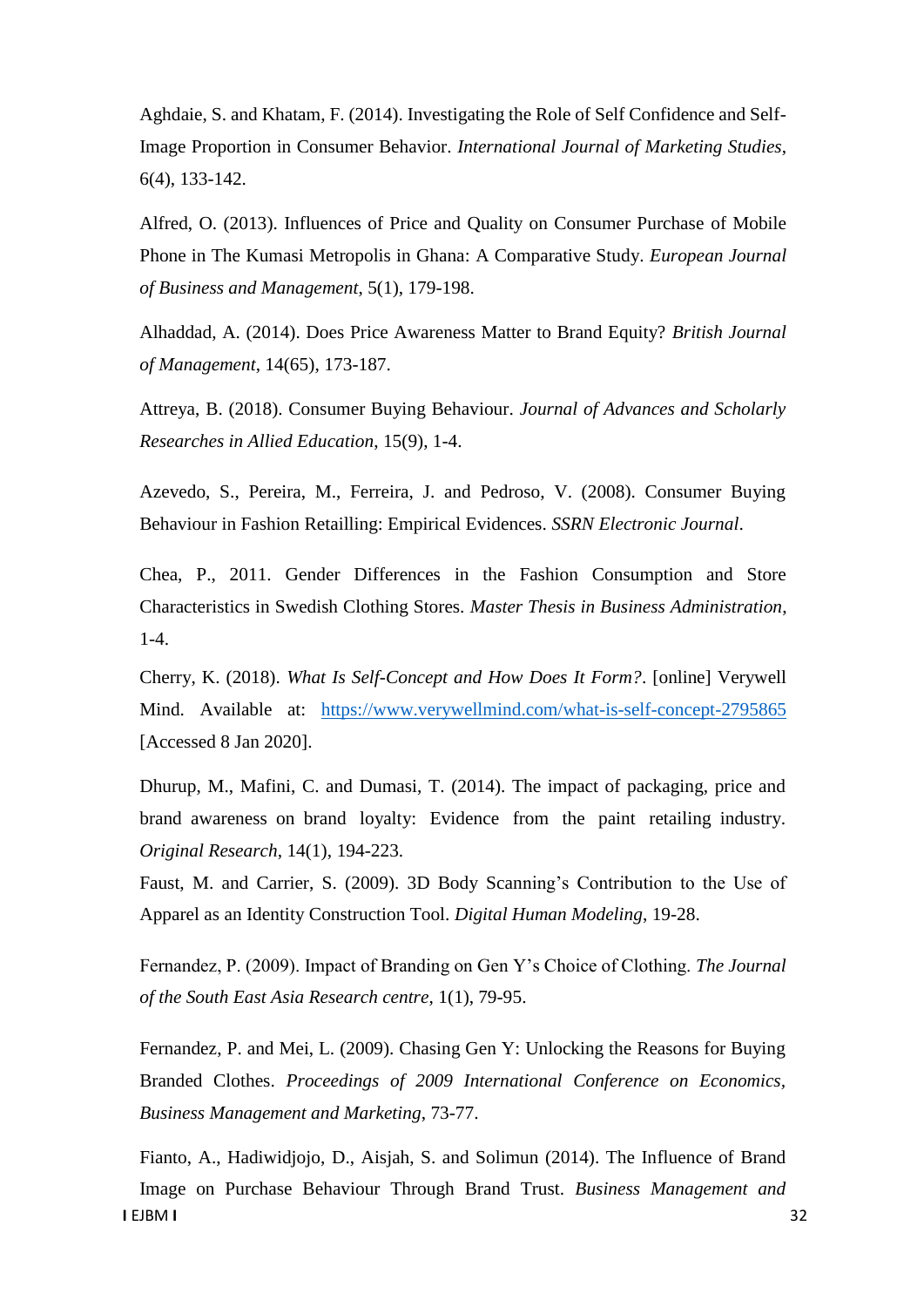*Strategy*, 5(2), 58-62.

Ghasemi, A. and Zahediasl, S., 2012. Normality Tests for Statistical Analysis: A Guide for Non-Statisticians. *International Journal of Endocrinology and Metabolism*, 10(2), 486-489.

Giiresearch.com. (2018). *Retailing in Malaysia - GII*. [online] Available at: <https://www.giiresearch.com/report/eo114068-retailing-malaysia.html> [Accessed 8 Jan. 2020].

Giovannini, S., Xu, Y. and Thomas, J. (2015). Luxury fashion consumption and Generation Y consumers. *Journal of Fashion Marketing and Management: An International Journal*, 19(1), 22-40.

Goldsmith, R., Flynn, L. and Clark, R. (2012). Materialistic, brand engaged and status consuming consumers and clothing behaviors. *Journal of Fashion Marketing and Management: An International Journal*, 16(1), 102-119.

Goldsmith, R., Kim, D., Flynn, L. and Kim, W. (2005). Price Sensitivity and Innovativeness for Fashion Among Korean Consumers. *The Journal of Social Psychology*, 145(5), 501-508.

Hanaysha, J. (2017). An examination of the factors affecting consumer's purchase decision in the Malaysian retail market. *PSU Research Review*, 2(1), 7-23.

Hopkins, W. G. (2000). Measures of reliability in sports medicine and science. Sports Medicine 30, 1-15

Hsieh, M.-H., Pan, S.-L. and Setiono, R. (2004), "Product-, corporate-, and countryimage dimensions andpurchase behavior: a multicountry analysis",Journal of the Academy of Marketing Science,Vol. 32 No. 3, 251-270.

Kalpana, R. and Natarajan, S. (2016). Influence of Few Variables on Consumer Buying Behaviour. *International Journal of Management (IJM)*, 7(7), 387- 394.

Khallouli, K.J. and Gharbi, A. (2013), "Symbolic consumption by teenagers: a discussion through theoptics of appearance and identity",International Journal of Business and Social Science, Vol. 4, No. 7, 99-105.

**I** EJBM **I** 33 Khaniwale, M. (2015). Consumer Buying Behavior. *International Journal of*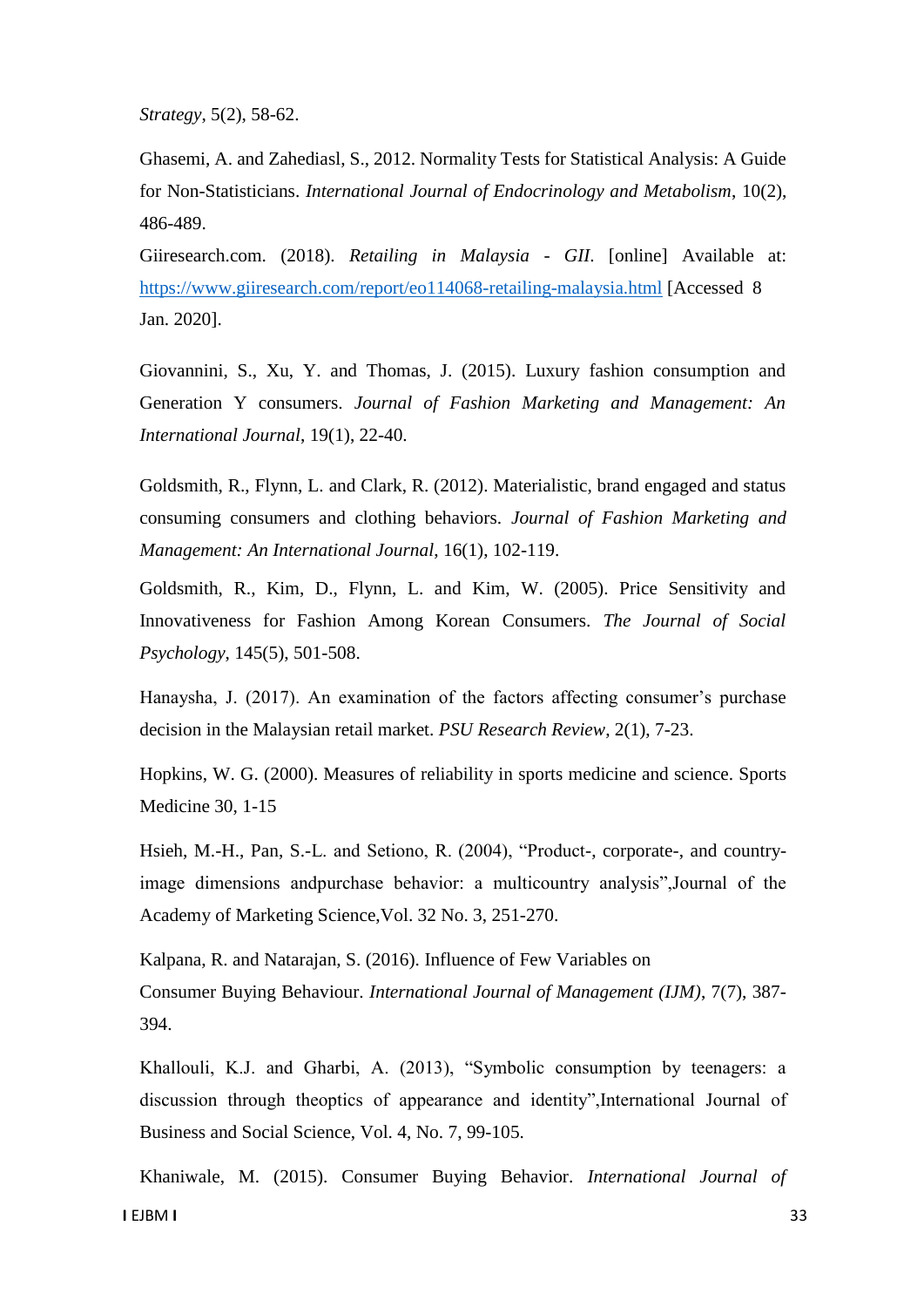*Innovation and Scientific Research*, 14(2), 278-286.

Khan, N., Lai, H., Tan, B. and Hong, Y. (2016). Impulse Buying Behaviour of Generation Y in Fashion Retail. *International Journal of Business and Management*, 11(1), 144-148.

Khare, A. and Handa, M. (2010). Role of individual self-concept and brand personality congruence in determining brand choice. *"Innovative Marketing "*, 5(4), 63-69.

Koolivandi, S. and Lotfizadeh, F. (2015). Effects of actual self and ideal self-image on consumer responses: The moderating effect of store image. *British Journal of Marketing Studies*, 3(8), 1-16.

Kumar, A., Kim, Y. K., & Pelton, L. 2009. "Indian consumers' purchase behavior toward US versus local brands." International Journal of Retail and Distribution Management 37(6): 510-526.

Mafini, C., Dhurup, M. and Mandhlazi, L. (2014), "Shopper typologies amongst a Generation Yconsumer cohort and variations in terms of age in the fashion apparel market",Acta Commercii,Vol. 14 No. 1, 1-11.

McKinney, L. N., Legette-Traylor, D., Kincade, D. H., and Holloman, L. O. 2004. "Selected social factors and the clothing buying behaviour patterns of black college consumers." The International Review of Retail, Distribution and Consumer Research Vol. 14 No. 4, 389-406.

Meier, J., Stephen, F. and Crocker, M. (2019). Generation Y in the Workforce: Managerial Challenges. *The Journal of Human Resource and Adult Learning*, 6(1), 68- 78.

Murthi, B. and Rao, R. (2012). Price Awareness and Consumers' Use of Deals in Brand Choice. *Journal of Retailing*, 88(1), 34-46.

Namazi, M. and Namazi, N., 2016. Conceptual Analysis of Moderator and Mediator Variables in Business Research. *Procedia Economics and Finance*, 36, 540-554.

Naz, U. and Lohdi, S. (2015). Impact of Customer Self Concept and Lifestyle on Luxury Goods Purchases: A Case of Females of Karachi. *Journal of Marketing and Consumer Research*, 17.

**I** EJBM **I** 34 Pahwa, A. (2017). *What is Brand Image? Explanation and Examples*. [online]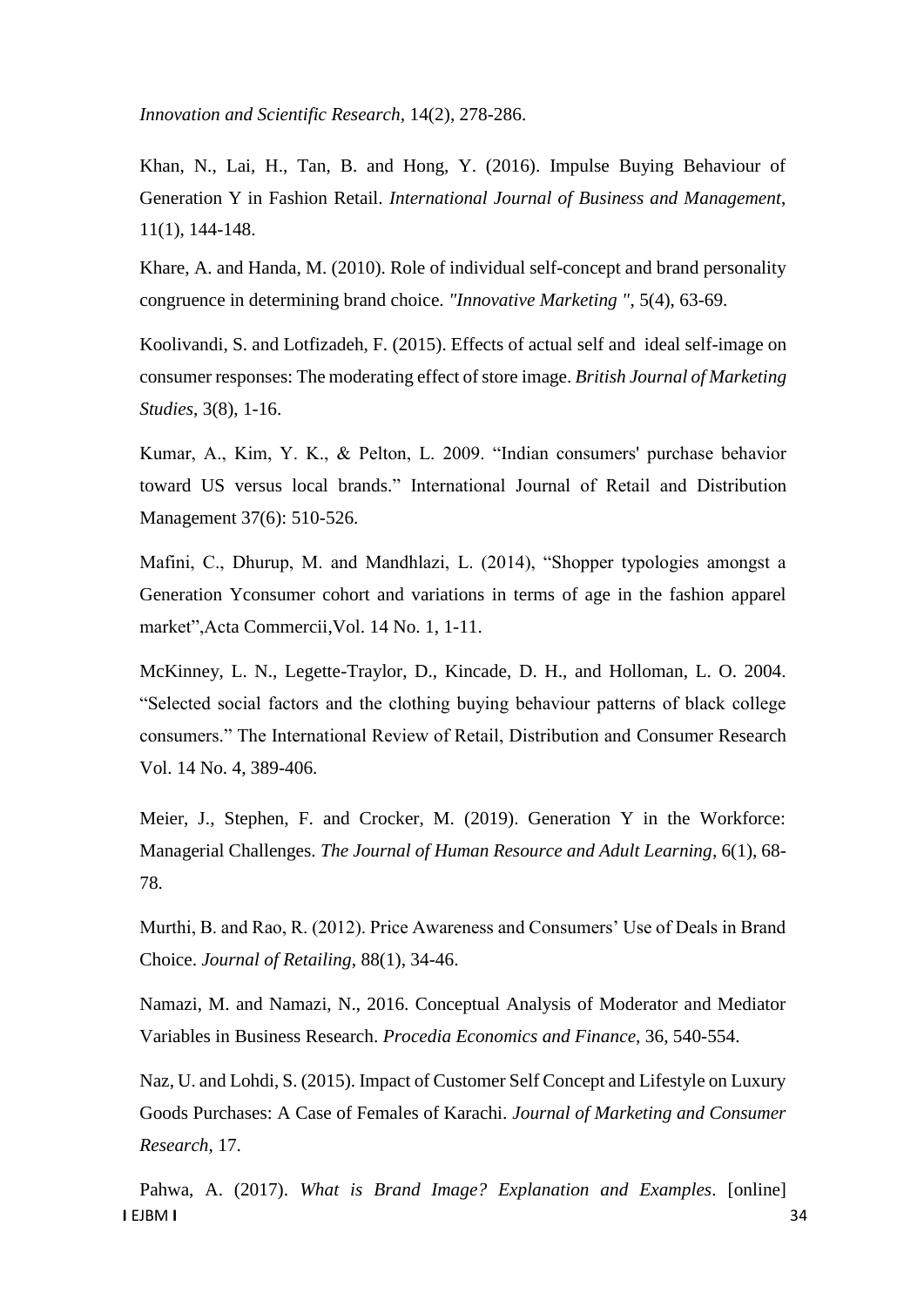Feedough. Available at: [https://www.feedough.com/brand-image-explanation](https://www.feedough.com/brand-image-explanation-examples/)examples/ [Accessed 9 Jan 2020].

Rajagopal (2006), "Brand excellence: measuring the impact of advertising and brand personality on buying decisions", Measuring Business Excellence, Vol. 10 No. 3, 56- 65.

Riaz, H. (2015). Impact of brand image on consumer buying behavior in clothing sector: A comparative study between males and females of Central Punjab (Lahore) and Southern Punjab (Multan). *Kuwait Chapter of Arabian Journal of Business and Management Review*, 4(9), 24-27.

Salem, S. and Salem, S. (2018). Self-identity and social identity as drivers of consumers' purchase intention towards luxury fashion goods and willingness to pay premium price. *Asian Academy of Management Journal*, 23(2), 161-184.

Salkind, N. & Winter, R. (2017) Study Guide for Psychology to Accompany Neil J. Salkind's Statistics for People Who (Think They) Hate Statistics. 6th ed. s.l.:Sage Publication.

Sandhu, M., Usman, M., Ahmad, Z. and Rizwan, M. (2018). The Impact of Self-Concept and its Congruence with Different Brands on Purchase Intention: Evidence from Pakistani Consumers. *Pakistan Journal of Commerce and Social Sciences*, 12(2), 695-709.

Saunders, M., Lewis, P. and Thornhill, A. (2012). *Research Methods for Business Students*. 6th ed. Harlow: Pearson, 680.

Shih, S., Yu, S. and Tseng, H. (2015). The Study of Consumers' Buying Behavior and Consumer Satisfaction in Beverages Industry in Tainan, Taiwan. *Journal of Economics, Business and Management*, 3(3), 391-394.

Singh, N. (2016). A study of buying behaviour of youth towards branded fashion apparels in Mawana city. *International Journal of Home Science 2016*, 2(3), 33-37.

Sow, M., 2014. Using ANOVA to Examine the Relationship between Safety & Security and Human Development. *Journal of International Business and Economics*, 2(4), 101- 106.